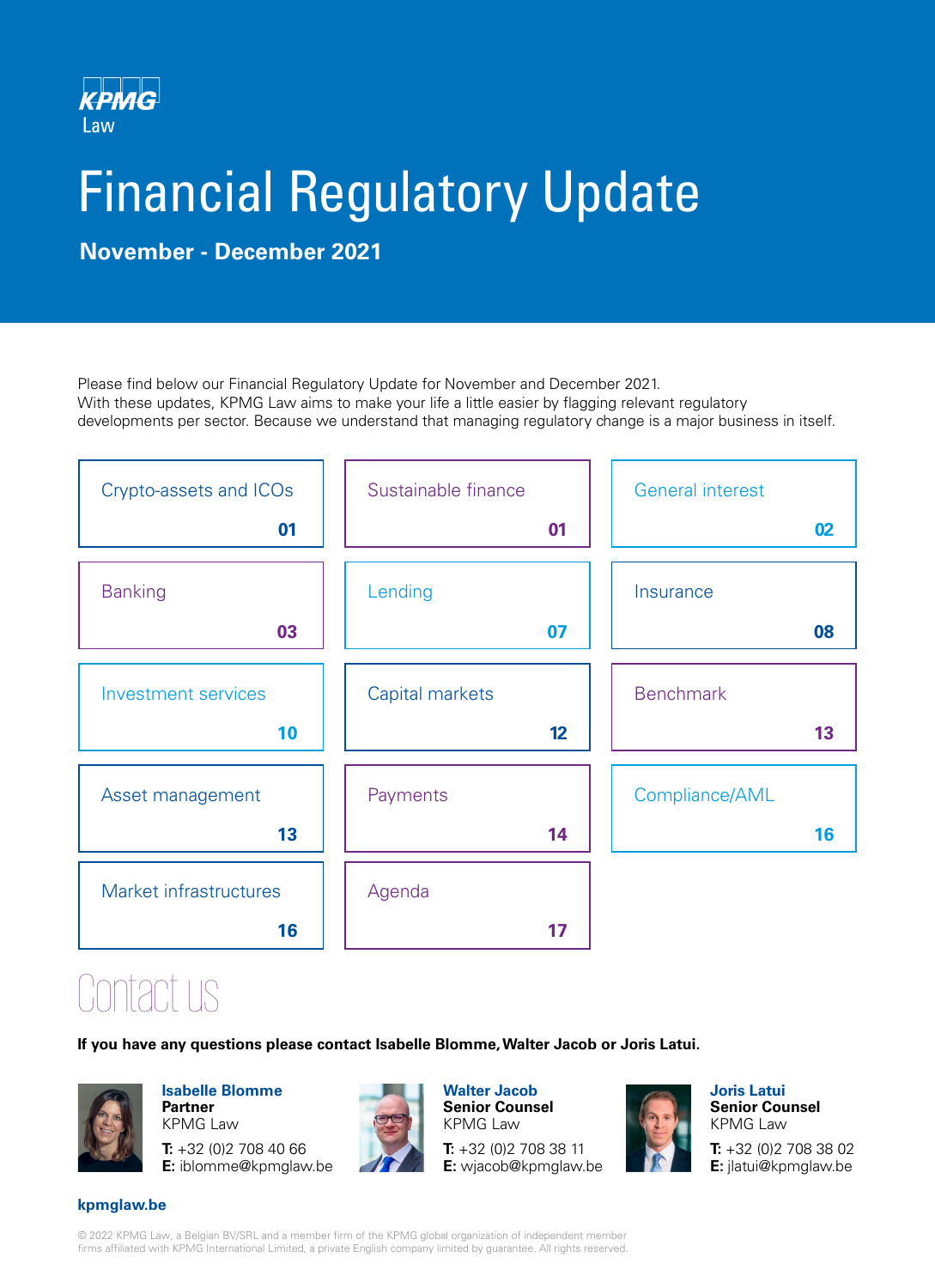# <span id="page-1-0"></span>**Crypto-assets and ICOs**

Belgium

20.12.2021 Chamber of Representatives: publication of draft law amending the AML Law of 18 September 2017 to insert provisions on the statute and the supervision of provision of **exchange services between virtual currency and fiduciary currency** and the **providers of custodial wallets**, [NL](https://www.dekamer.be/kvvcr/showpage.cfm?section=/none&leftmenu=no&language=nl&cfm=/site/wwwcfm/flwb/flwbn.cfm?lang=N&legislat=55&dossierID=2383) / [FR](https://www.dekamer.be/kvvcr/showpage.cfm?section=/none&leftmenu=no&language=fr&cfm=/site/wwwcfm/flwb/flwbn.cfm?lang=N&legislat=55&dossierID=2383)

# EU

- 01.12.2021 ECB publishes opinion of 30 November 2021 on a proposal for a regulation to extend **traceability requirements to transfers of crypto-assets**, [ENG](https://www.ecb.europa.eu/pub/pdf/other/en_con_2021_37_f_sign~fb3fe2ed28..pdf?3d9d5c2e5b3c64ad221ae0d31aae55c3)
- 07.12.2021 EBF publishes [response](https://www.ebf.eu/wp-content/uploads/2021/12/EBF_045451_EBF-Response-to-the-CPMI-IOSCO-Consultation-3.pdf) to the [joint consultation](https://www.iosco.org/library/pubdocs/pdf/IOSCOPD685.pdf) from CPMI and IOSCO on the application of the **Principles for Financial Market Infrastructures to Stablecoin Arrangements**, [ENG](https://www.ebf.eu/innovation-cybersecurity/ebf-response-to-cr-03-2021-application-of-the-principles-for-financial-market-infrastructures-to-stablecoin-arrangements/)

#### **Sustainable finance**

|    | 03.11.2021 | FSMA Chairman welcomes the new International Sustainability<br><b>Standards Board, ENG</b>                               |
|----|------------|--------------------------------------------------------------------------------------------------------------------------|
| EU |            |                                                                                                                          |
|    | 03.11.2021 | EBA reaffirms its <b>commitment to support green finance</b> in view of the UN<br>Climate Change Conference, ENG         |
|    | 03.11.2021 | EIOPA commits to support the insurance and pensions sectors' efforts to<br>tackle climate change, <b>ENG</b>             |
|    | 03.11.2021 | EFAMA supports the formation of the International Sustainability<br><b>Standards Board, ENG</b>                          |
|    | 04.11.2021 | ESMA highlights its contribution to a more sustainable financial system,<br><b>ENG</b>                                   |
|    | 08.11.2021 | ECB publishes its opinion on a proposal for a regulation on <b>European green</b><br>bonds, ENG                          |
|    | 16.11.2021 | BCBS publishes principles for the effective management and supervision<br>of climate-related financial risks, <b>ENG</b> |
|    | 17.11.2021 | EFAMA released a Market Insights report titled "The European ESG market<br>- Introducing the <b>SFDR</b> ", ENG          |
|    | 18.11.2021 | ESMA publishes its preliminary report on the <b>EU carbon market</b> , <b>ENG</b>                                        |
|    | 12.2021    | European Commission publishes European Green Deal initiatives, ENG                                                       |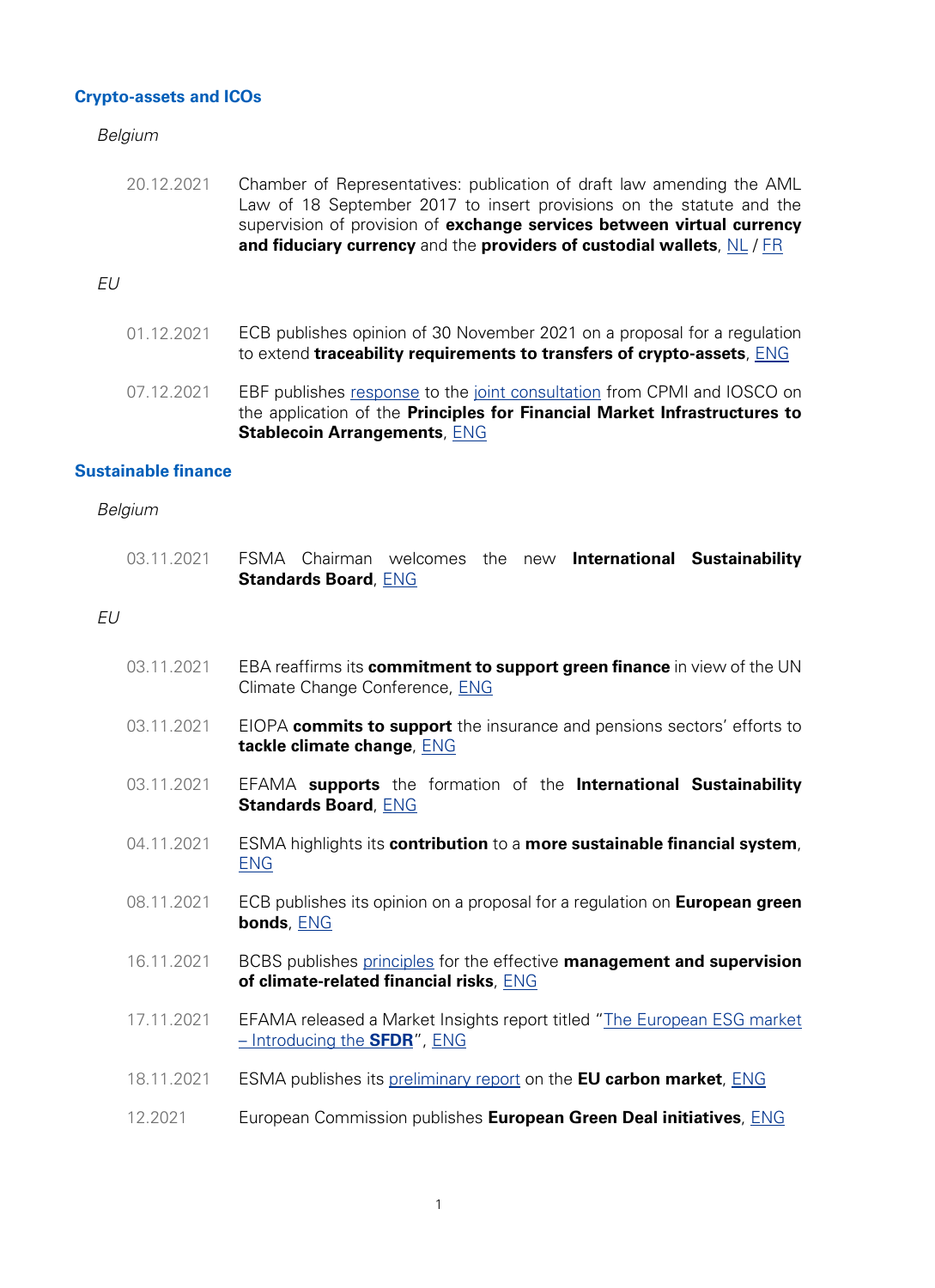- <span id="page-2-0"></span>07.12.2021 EIOPA announces its **sustainable finance activities** for the coming three years, [ENG](https://www.eiopa.europa.eu/media/news/sustainable-finance-roundtable-eiopa-announces-its-sustainable-finance-activities-coming)
- 08.12.2021 EBF publishes position in relation to the Proposal for a regulation on **European Green Bonds**, [ENG](https://www.ebf.eu/ebf-media-centre/proposal-for-a-regulation-on-european-green-bonds-ebf-position/)
- 09.12.2021 EU Official Journal: publication of Commission Delegated Regulation (EU) 2021/2139 of 4 June 2021 supplementing the Taxonomy Regulation establishing the technical screening criteria for determining the conditions under which an economic activity qualifies as **contributing substantially to climate change mitigation or climate change adaptation** and for determining whether that economic activity causes **no significant harm** to any of the other environmental objectives, [ENG](https://eur-lex.europa.eu/legal-content/EN/TXT/?uri=CELEX:32021R2139&qid=1639037016630)
- 10.12.2021 EU Official Journal: publication of Commission Delegated Regulation (EU) 2021/2178 of 6 July 2021 supplementing the Taxonomy Regulation specifying the **content and presentation of information to be disclosed** by undertakings subject to Articles 19a or 29a of CRD IV concerning **environmentally sustainable economic activities**, and specifying the **methodology** to comply with that disclosure obligation, [ENG](https://eur-lex.europa.eu/legal-content/EN/TXT/?uri=uriserv:OJ.L_.2021.443.01.0009.01.ENG&toc=OJ:L:2021:443:TOC)

# **General interest**

- 09.11.2021 EBA publishes [final draft RTS](https://www.eba.europa.eu/sites/default/documents/files/document_library/Publications/Draft%20Technical%20Standards/2021/1023768/Draft%20RTS%20on%20individual%20portfolio%20management%20of%20loans%20offered%20by%20crowdfunding%20service%20providers.pdf) on **individual portfolio management by crowdfunding service providers**, [ENG](https://www.eba.europa.eu/eba-publishes-final-draft-technical-standards-individual-portfolio-management-crowdfunding-service)
- 10.11.2021 ESMA publishes [final report](https://www.esma.europa.eu/sites/default/files/library/esma35-42-1183_final_report_-_ecspr_technical_standards.pdf) on **technical standards** under the **Crowdfunding Regulation** (ECSPR), [ENG](https://www.esma.europa.eu/press-news/esma-news/esma-publishes-technical-standards-crowdfunding)
- 10.11.2021 Council of Ministers: approval of a draft law transposing the European **'Omnibus Directive'** into the Code of Economic Law to improve **enforcement and modernise consumer protection rules** in the EU, [NL](https://news.belgium.be/nl/omzetting-van-de-europese-omnibusrichtlijn-het-wetboek-van-economisch-recht) / [FR](https://news.belgium.be/fr/transposition-de-la-directive-europeenne-omnibus-dans-le-code-de-droit-economique)
- 17.11.2021 Publication in the Belgian Official Gazette of the Royal Decree of 17 October 2021 inserting Annexes 6/1 and 18/1 in the Royal Decree of 23 March on the operation of the **Central Solvency Register** and amending article 1 of the Royal Decree of 27 March 2017 determining the amount of the fee, as well as the conditions and modalities for its collection in the context of the Central Solvency Register, [NL](http://www.ejustice.just.fgov.be/eli/besluit/2021/10/17/2021033728/staatsblad) / [FR](http://www.ejustice.just.fgov.be/eli/arrete/2021/10/17/2021033728/moniteur)
- 19.11.2021 ESMA publishes new **[Q&As](https://www.esma.europa.eu/sites/default/files/library/esma35-42-1088_qas_crowdfunding_ecspr.pdf)** on the **Crowdfunding Regulation** regarding the transitional period, general provisions, provisions of crowdfunding services and organisational and operational requirements and investor protection provisions, [ENG](https://www.esma.europa.eu/press-news/esma-news/new-qas-available-1)
- 19.11.2021 Chamber of representatives: draft law amending the law of 8 July 2018 on the organization of the **central point of contact** for accounts and financial contracts and extending access to the central file of notices of seizure, delegation, transfer, collective settlement of debts and recourse, [NL](https://www.dekamer.be/kvvcr/showpage.cfm?section=/none&leftmenu=no&language=nl&cfm=/site/wwwcfm/flwb/flwbn.cfm?lang=N&legislat=55&dossierID=2244) / [FR](https://www.dekamer.be/kvvcr/showpage.cfm?section=/none&leftmenu=no&language=fr&cfm=/site/wwwcfm/flwb/flwbn.cfm?lang=N&legislat=55&dossierID=2244)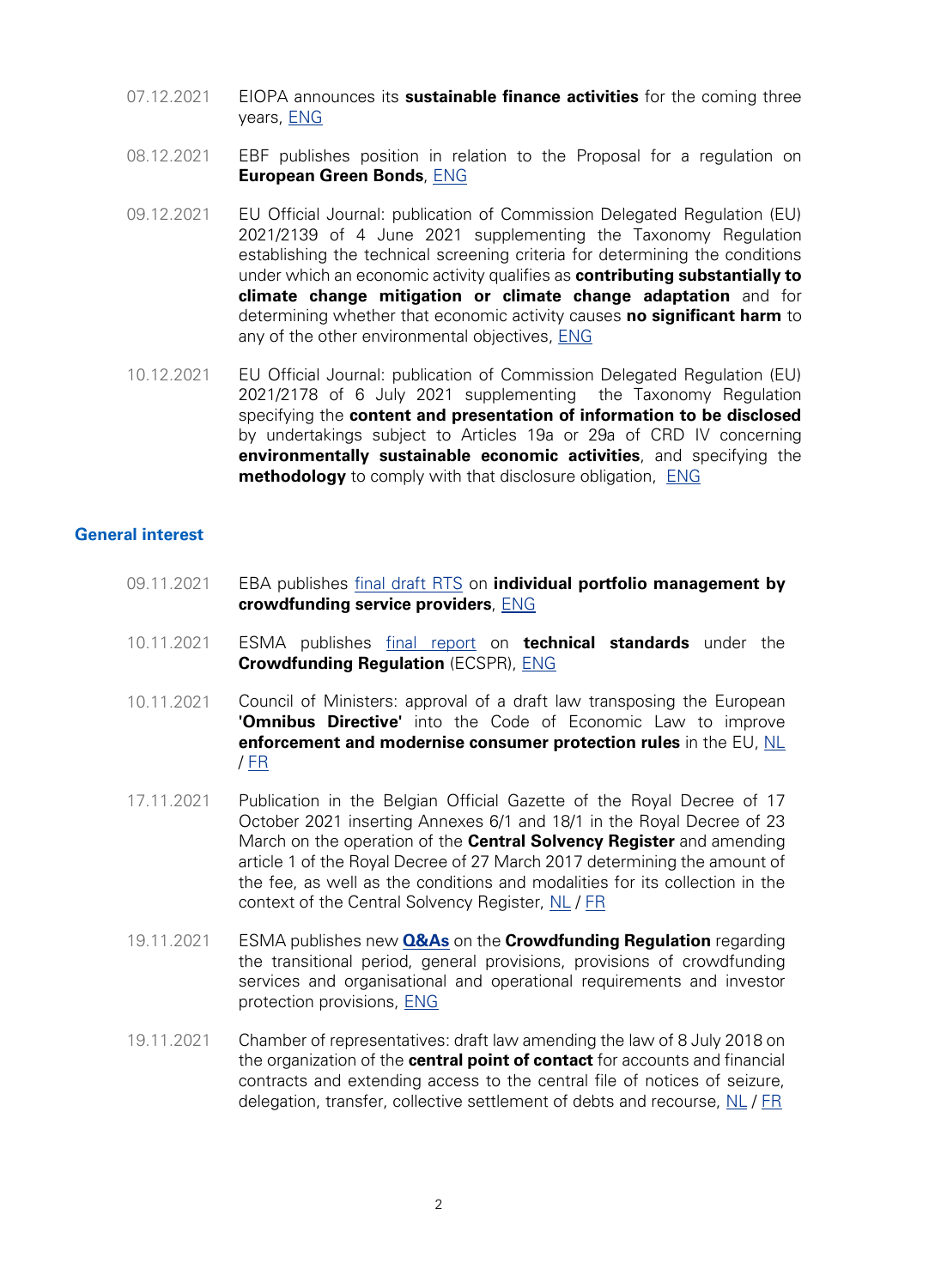- <span id="page-3-0"></span>23.11.2021 Chamber of representatives: draft law on the amendment of the law of 25 April 2014 on the statute and the supervision of credit institutions and stockbroking firms aiming to **transpose directive (EU) 2019/2162** of the European Parliament and of the Council of 27 November 2019 on the **issue of covered bonds and covered bond public supervision** and amending the law of 11 March 2018 on the statute and the supervision of payment institutions and electronic money institutions and to the activity of issuing electronic money and access to payment systems, [NL](https://www.dekamer.be/kvvcr/showpage.cfm?section=/none&leftmenu=no&language=nl&cfm=/site/wwwcfm/flwb/flwbn.cfm?lang=N&legislat=55&dossierID=2224) / [FR](https://www.dekamer.be/kvvcr/showpage.cfm?section=/none&leftmenu=no&language=fr&cfm=/site/wwwcfm/flwb/flwbn.cfm?lang=N&legislat=55&dossierID=2224)
- 23.11.2021 Chamber of representatives: publication of a draft resolution on **financial crime,** [NL](https://www.dekamer.be/kvvcr/showpage.cfm?section=/none&leftmenu=no&language=nl&cfm=/site/wwwcfm/flwb/flwbn.cfm?lang=N&legislat=55&dossierID=2331) / [FR](https://www.dekamer.be/kvvcr/showpage.cfm?section=/none&leftmenu=no&language=fr&cfm=/site/wwwcfm/flwb/flwbn.cfm?lang=N&legislat=55&dossierID=2331)
- 24.11.2021 EBA notes significant efforts in **IFRS 9 implementation** by EU institutions but cautions on some of the observed accounting practices, especially in the context of the Covid-19 pandemic, [ENG](https://www.eba.europa.eu/eba-notes-significant-efforts-ifrs-9-implementation-eu-institutions-cautions-some-observed)
- 10.12.2021 ESMA publishes the 2021 **ESEF XBRL taxonomy files** and an update to the **ESEF Conformance Suite** to facilitate implementation of the ESEF Regulation, [ENG](https://www.esma.europa.eu/press-news/esma-news/esma-publishes-2021-esef-xbrl-taxonomy-files-and-esef-conformance-suite)
- 14.12.2021 Belgian Official Gazette Act amending the Law of 8 July 2018 on the organisation of a **Central Point of Contact** for accounts and financial contracts and extending access to the central database of notifications of attachment, delegation, transfer, collective debt settlement and protest,  $NL / ER$  $NL / ER$
- 22.12.2021 ESMA publishes report on **CRA Market Share Calculation**, [ENG](https://www.esma.europa.eu/sites/default/files/library/esma80-416-197_report_on_cra_market_share_calculation.pdf)
- 23.12.2021 Chamber of Representatives: publication of the draft law amending the Act of 7 April 2019 establishing a framework for the **security of network and information systems of public interest for public safety**, in order to subject providers of essential services in the public sector that depend on network and information systems to certain **security and notification requirements**, [NL](https://www.dekamer.be/kvvcr/showpage.cfm?section=/none&leftmenu=no&language=nl&cfm=/site/wwwcfm/flwb/flwbn.cfm?lang=N&legislat=55&dossierID=2401) / [FR](https://www.dekamer.be/kvvcr/showpage.cfm?section=/none&leftmenu=no&language=fr&cfm=/site/wwwcfm/flwb/flwbn.cfm?lang=N&legislat=55&dossierID=2401)
- 24.12.2021 Belgian Official Gazette: publication of the Royal Decree of 12 December 2021 harmonising various royal decrees on **mediation in the financial and insurance sector**, [NL](http://www.ejustice.just.fgov.be/cgi_loi/change_lg.pl?language=nl&la=N&cn=2021121208&table_name=wet) / [FR](http://www.ejustice.just.fgov.be/cgi_loi/change_lg.pl?language=fr&la=F&cn=2021121208&table_name=loi)
- 29.12.2021 ECB publishes opinion of of 29 December 2021 on a proposal for a regulation laying down harmonised rules on **artificial intelligence**, [ENG](https://www.ecb.europa.eu/pub/pdf/other/en_con_2021_40_f_sign~eba69a1321..pdf?bde0d38cca2f607d45f67af0f8d3fa2a)

# **Banking**

- 10.11.2021 NBB publishes Circular 2021\_25 on the EBA Guidelines on the monitoring of the threshold and other procedural aspects on the **establishment of intermediate EU parent undertakings** under Article 21b of Directive 2013/36/EU, [NL](https://www.nbb.be/nl/artikels/circulaire-nbb202125-eba-richtsnoeren-betreffende-het-monitoren-van-de-drempel-en-andere) / [FR](https://www.nbb.be/fr/articles/circulaire-nbb202125-orientations-de-lautorite-bancaire-europeenne-abe-relatives-la)
- 29.11.2021 Febelfin publishes an article on and an overview of 10 action points of the banking sector on **(digital) inclusion**, [NL](https://www.febelfin.be/nl/press-room/tien-concrete-actiepunten-inzake-digitale-inclusie-de-banksector) / [FR](https://www.febelfin.be/fr/communique-de-presse/dix-points-daction-du-secteur-bancaire-concernant-linclusion-numerique)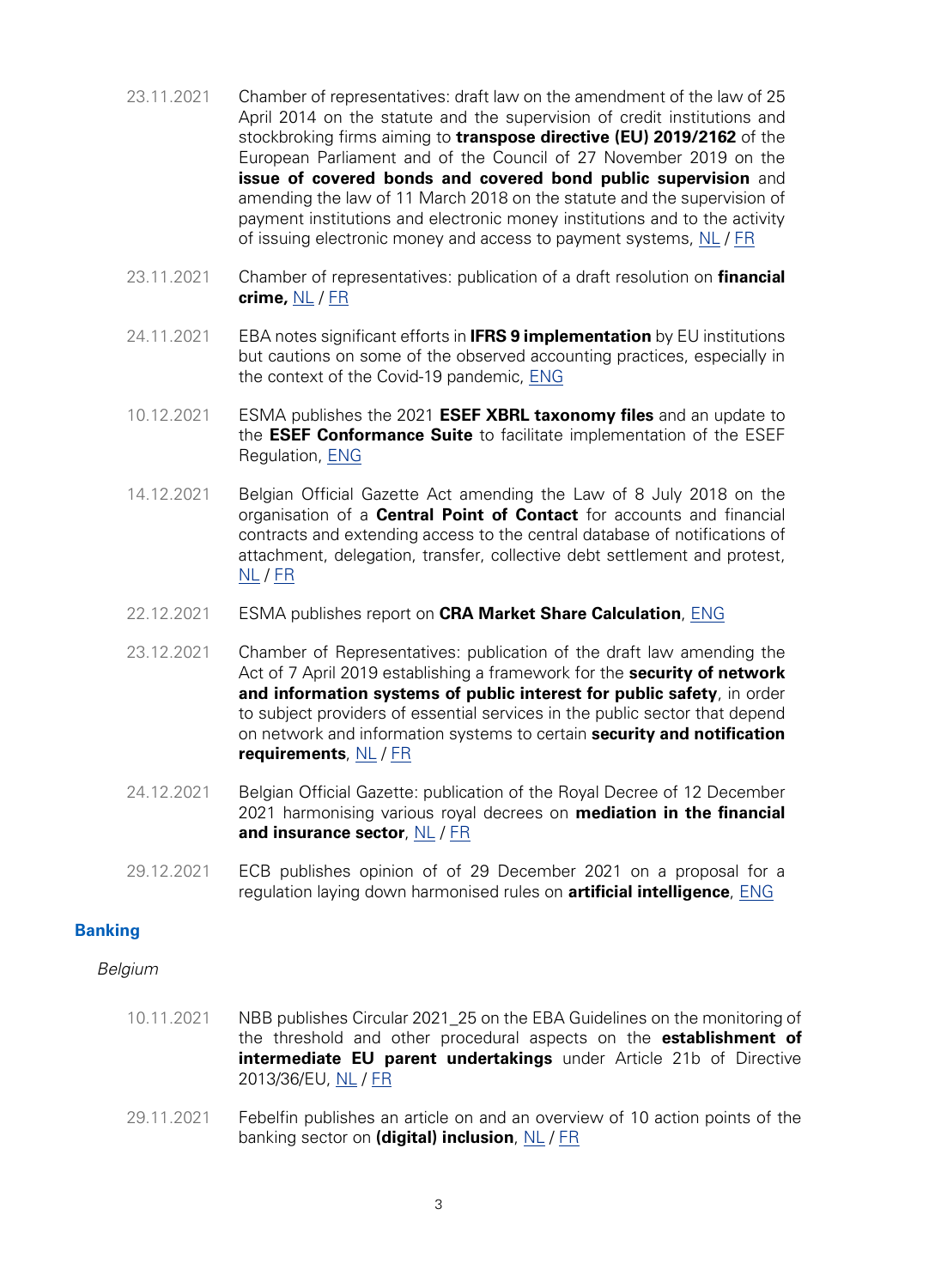- 08.12.2021 NBB publishes Circular NBB\_2021\_28 on EBA Guidelines of 2 July 2021 on **internal governance under CRD IV**, [ENG](https://www.nbb.be/en/articles/circular-nbb202128-eba-guidelines-2-july-2021-internal-governance-under-directive-201336eu)
- 08.12.2021 NBB publishes Circular NBB\_2021\_27 on EBA Guidelines of 2 July 2021 on the assessment of the **suitability of members of the management body and key function holders**, [ENG](https://www.nbb.be/en/articles/circular-nbb202127-eba-guidelines-2-july-2021-assessment-suitability-members-management)
- 14.12.2021 NBB publishes Circular NBB\_2021\_30 on the update of the legal framework and transposition of the EBA Guidelines of 2 July 2021 on **sound remuneration policies under CRD IV**, [ENG](https://www.nbb.be/en/articles/circular-nbb202130-remuneration-policy-update-legal-framework-and-transposition-eba)
- 15.12.2021 NBB publishes Circular NBB\_2021\_31 on EBA guidelines of 13 July 2021 specifying the criteria for the use of data inputs in the **risk measurement model**, [NL](https://www.nbb.be/nl/artikels/circulaire-nbb202131-richtsnoeren-van-de-europese-bankautoriteit-eba-van-13-juli-2021-tot) / [FR](https://www.nbb.be/fr/articles/circulaire-nbb202131-orientations-de-lautorite-bancaire-europeenne-abe-du-13-juillet-2021)
- 21.12.2021 NBB publishes Circular NBB\_2021\_32 on the implementation of EBA guidelines on **exceptional cases** where institutions **exceed the limits for large exposures**, and the timeframe and measures for return to compliance, [NL](https://www.nbb.be/nl/artikels/circulaire-nbb202132-uitvoering-van-de-eba-richtsnoeren-betreffende-uitzonderlijke-gevallen) / [FR](https://www.nbb.be/fr/articles/mise-en-oeuvre-des-orientations-de-labe-concernant-les-cas-exceptionnels-dans-lesquels-un)
- 23.12.2021 NBB publishes Circular NBB\_2021\_33 on EBA Guidelines on Credit Risk Mitigation for institutions applying the **IRB approach with own estimates of LGDs**, [NL](https://www.nbb.be/nl/artikels/circulaire-nbb202133-richtsnoeren-van-de-eba-van-6-mei-2020-inzake-kredietrisicolimitering) / [FR](https://www.nbb.be/fr/articles/circulaire-nbb202133-orientations-de-labe-du-6-mai-2020-sur-lattenuation-du-risque-de)

#### EU

- 05.11.2021 EBA publishes [final draft RTS](https://www.eba.europa.eu/sites/default/documents/files/document_library/Publications/Draft%20Technical%20Standards/2021/1023596/EBA%20RTS%202021%2012%20EBA%20Final%20Report%20on%20draft%20RTS%20%20on%20Articles%20124%20%284%29%20and%20164%20%288%29%20of%20the%20CRR.pdf) specifying the types of factors and conditions to be considered for the assessment of the **appropriateness of risk weights** and of **minimum loss given default (LGD) values**, [ENG](https://www.eba.europa.eu/eba-publishes-final-draft-technical-standards-specifying-how-identify-appropriate-risk-weights-and)
- 09.11.2021 EBA publishes [guidelines](https://www.eba.europa.eu/sites/default/documents/files/document_library/Publications/Guidelines/2021/EBA-GL-2021-11%20Guidelines%20on%20recovery%20plan%20indicators%20/1023794/Final%20Report%20on%20Guidelines%20on%20recovery%20plan%20indicators.pdf) on **recovery plan indicators**, [ENG](https://www.eba.europa.eu/eba-publishes-guidelines-recovery-plan-indicators)
- 09.11.2021 BCBS publishes [technical amendment](https://www.bis.org/bcbs/publ/d527.pdf) of **G-SIB assessment methodology review process**, [ENG](https://www.bis.org/bcbs/publ/d527.htm)
- 10.11.2021 EBA publishes [draft ITS](https://www.eba.europa.eu/sites/default/documents/files/document_library/Publications/Draft%20Technical%20Standards/2021/ITS%20on%20Pillar%203%20disclosure%20of%20institutions%E2%80%99%20exposures%20to%20interest%20rate%20risk%20on%20positions%20not%20held%20in%20IRRBB/D/1023859/Draft%20final%20report%20on%20draft%20ITS%20on%20IRRBB%20disclosure.pdf) on institutions' **Pillar 3 disclosure of interest rate risk exposures**, [ENG](https://www.eba.europa.eu/eba-issues-requirements-institutions%E2%80%99-pillar-3-disclosure-interest-rate-risk-exposures)
- 11.11.2021 EBA publishes [final report](https://www.eba.europa.eu/sites/default/documents/files/document_library/Publications/Guidelines/2021/EBA-gl-2021-12%20Guidelines%20on%20the%20authorisation%20of%20credit%20institutions/1023885/GL%20on%20a%20common%20assessment%20methodology.pdf) of its guidelines on a common assessment **methodology for granting authorisation as a credit institution**, [ENG](https://www.eba.europa.eu/eba-publishes-guidance-how-grant-authorisation-credit-institution)
- 11.11.2021 BCBS publishes [report](https://www.bis.org/bcbs/publ/d528.pdf) on **voluntary disclosure standards for sovereign exposures**, [ENG](https://www.bis.org/bcbs/publ/d528.htm)
- 11.11.2021 BCBS publishes [revisions](https://www.bis.org/bcbs/publ/d529.pdf) to **market risk disclosure requirements**, [ENG](https://www.bis.org/bcbs/publ/d529.htm)
- 12.11.2021 EBA publishes a **[European Resolution Examination Programme](https://www.eba.europa.eu/sites/default/documents/files/document_library/Publications/Reports/2021/1023995/European%20Resolution%20Examination%20Programme.pdf)** (EREP) for 2022 identifying key topics for resolution authorities' attention across the EU, [ENG](https://www.eba.europa.eu/eba-sets-first-examination-programme-resolution-authorities)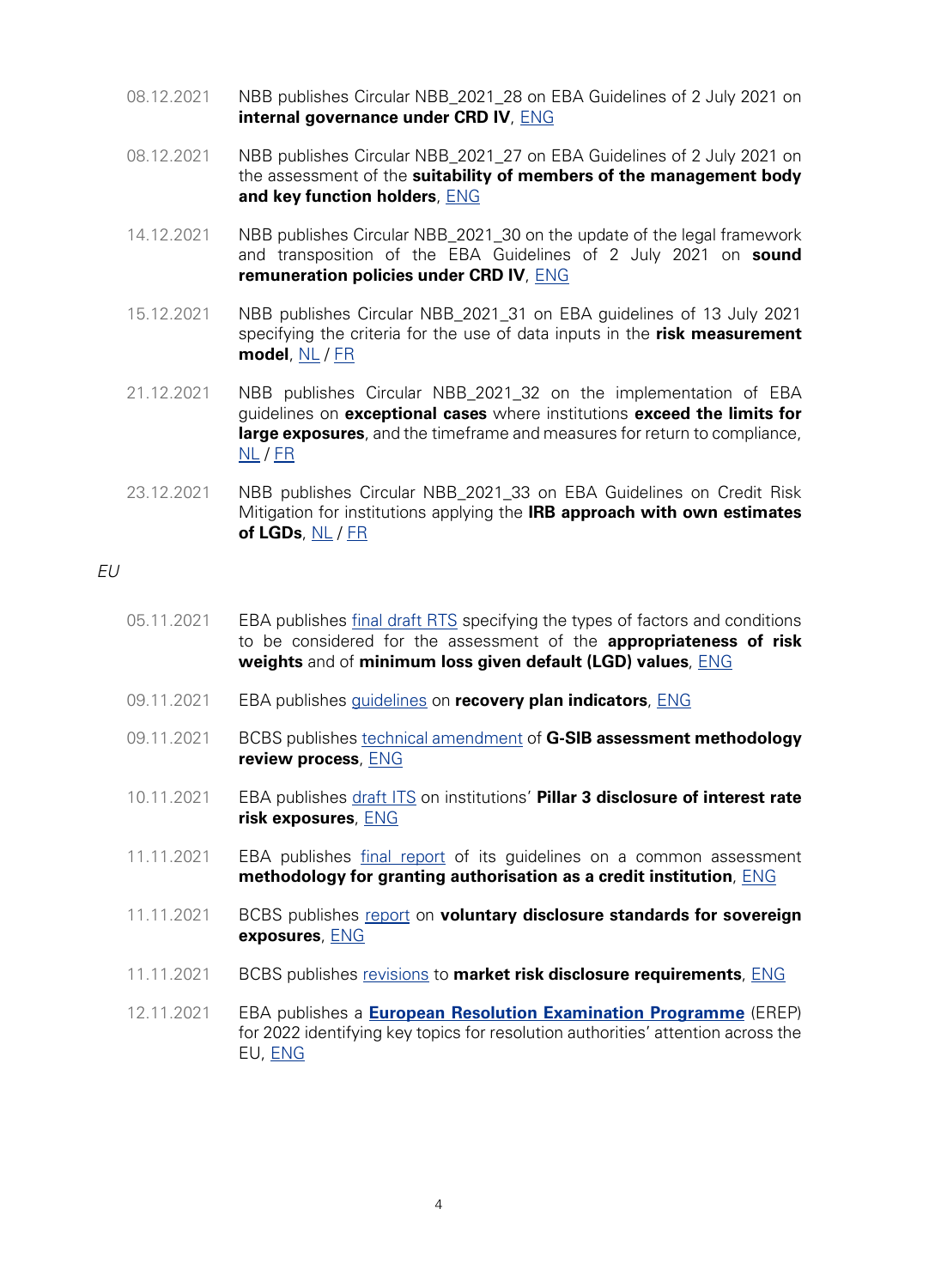- 17.11.2021 EU Official Journal: publication of Commission Implementing Regulation (EU) 2021/2005 of 16 November 2021 laying down implementing technical standards amending Implementing Regulation (EU) 2016/1799 as regards the mapping tables specifying the correspondence between the **credit risk assessments of external credit assessment institutions** and the **credit quality steps** set out in CRR, [ENG](https://eur-lex.europa.eu/legal-content/EN/TXT/?uri=CELEX:32021R2005)
- 23.11.2021 Basel Committee publishes more details on **global systemically important banks**, [ENG](https://www.bis.org/press/p211123.htm)
- 24.11.2021 EU Official Journal: publication of Guideline (EU) 2021/2041 of the European Central Bank of 11 November 2021 amending Guideline (EU) 2016/2249 on the **legal framework for accounting and financial reporting** in the European System of Central Banks, [ENG](https://eur-lex.europa.eu/legal-content/EN/TXT/?uri=uriserv%3AOJ.L_.2021.419.01.0014.01.ENG&toc=OJ%3AL%3A2021%3A419%3ATOC)
- 24.11.2021 EBA publishes [final draft technical standards](https://www.eba.europa.eu/sites/default/documents/files/document_library/Publications/Draft%20Technical%20Standards/2021/1024753/Final%20Report%20on%20RTS%20on%20CIUs.pdf) on how to calculate **risk weighted exposure** amounts for exposures towards **collective investment undertakings**, [ENG](https://www.eba.europa.eu/eba-publishes-final-draft-technical-standards-how-calculate-risk-weighted-exposure-amounts-exposures)
- 26.11.2021 ESMA publishes the second **[risk dashboard](https://www.esma.europa.eu/sites/default/files/library/esma50-165-1891_risk_dashboard_no_2_2021.pdf)** for 2021 which points out that ESMA continues to see risk of market corrections amid elevated valuations, [ENG](https://www.esma.europa.eu/press-news/esma-news/esma-continues-see-risk-market-corrections-amid-elevated-valuations)
- 26.11.2021 EU Official Journal: publication of Commission Implementing Regulation (EU) 2021/2017 of 13 September 2021 **amending Implementing Regulation (EU) 2016/2070** as regards **benchmark portfolios, reporting templates and reporting instructions** to be applied in the Union for the reporting referred to in Article 78(2) of Directive 2013/36/EU (**CRD**) of the European Parliament and of the Council, [EN](https://eur-lex.europa.eu/legal-content/EN/TXT/?uri=uriserv%3AOJ.L_.2021.424.01.0001.01.ENG&toc=OJ%3AL%3A2021%3A424%3ATOC)
- 26.11.2021 EBA updates its Single Rulebook Q&A on CRD/CRR regarding **supervisory reporting**, [ENG](https://www.eba.europa.eu/regulation-and-policy/single-rulebook/interactive-single-rulebook/504)
- 26.11.2021 **SRB** launches **2022 work programme**, [ENG](https://www.srb.europa.eu/en/content/srb-launches-2022-work-programme)
- 29.11.2021 SRB updates [operational guidance](https://www.srb.europa.eu/system/files/media/document/2021-11-29_SRB-Operational-Guidance-for-Operational-Continuity-in-Resolution.pdf) for **operational continuity in resolution**, [ENG](https://www.srb.europa.eu/en/content/srb-updates-operational-guidance-operational-continuity-resolution)
- 01.12.2021 EU Official Journal: publication of Directive (EU) 2021/2101 of the European Parliament and of the Council of 24 November 2021 amending CRD IV as regards **disclosure of income tax information** by certain undertakings and branches, [ENG](https://eur-lex.europa.eu/legal-content/EN/TXT/?uri=CELEX:32021L2101)
- 01.12.2021 EBA publishes **sample of banks** participating in the **December 2021 mandatory Basel III monitoring exercise**, [ENG](https://www.eba.europa.eu/eba-publishes-sample-banks-participating-december-2021-mandatory-basel-iii-monitoring-exercise)
- 01.12.2021 ESRB publishes two reports on **macroprudential stance**, [ENG](https://www.esrb.europa.eu/news/pr/date/2021/html/esrb.pr211201~a5c4a6ba0d.en.html)
- 01.12.2021 SRB publishes **[solvent wind-down guidance](https://www.srb.europa.eu/system/files/media/document/2021-12-01_Solvent-wind-down-guidance-for-banks.pdf)**, [ENG](https://www.srb.europa.eu/en/content/srb-publishes-solvent-wind-down-guidance)
- 02.12.2021 SRB publishes **MREL dashboard Q2.2021**, [ENG](https://www.srb.europa.eu/en/content/single-resolution-board-publishes-mrel-dashboard-q22021)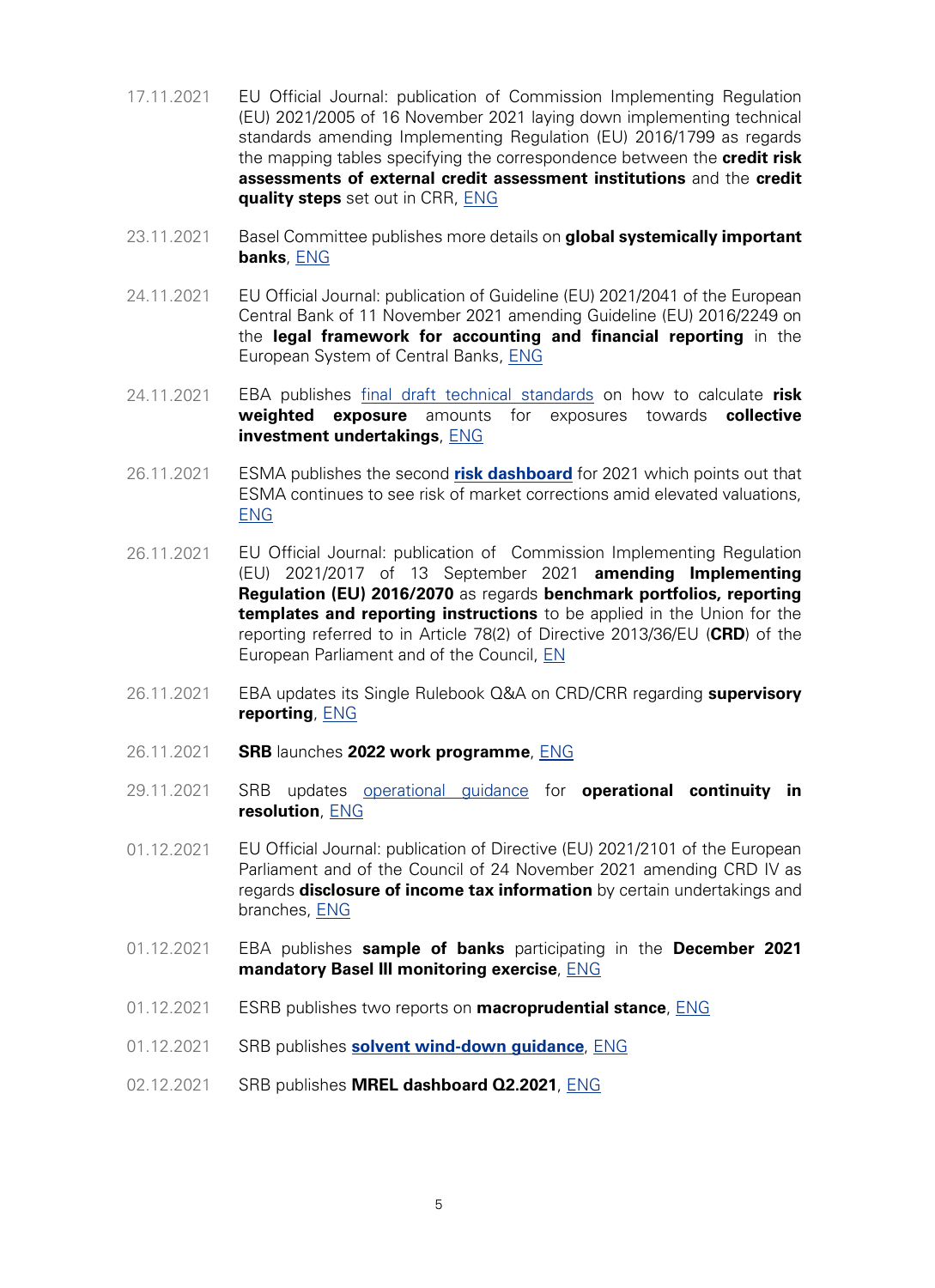**ratio**, see: ■ Question [2021\\_5811](https://www.eba.europa.eu/single-rule-book-qa/qna/view/publicId/2021_5811) (on application of the leverage ratio exemption related to the passing-through of promotional loans to other credit institutions) 03.12.2021 EBA updates its Single Rulebook **Q&A** on **CRD/CRR** regarding **own funds**, see: ■ Question 2019 4775 (on relevance of third country capital requirements for the calculation of minority interests amounts of a subsidiary to be included at the consolidated level) ■ Question [2021\\_5711](https://www.eba.europa.eu/single-rule-book-qa/qna/view/publicId/2021_5711) (on eligibility of minority interests) 03.12.2021 EBA publishes **[annual risk assessment](https://www.eba.europa.eu/sites/default/documents/files/document_library/Risk%20Analysis%20and%20Data/EU%20Wide%20Transparency%20Exercise/2021/1025102/Risk_Assessment_Report_December_2021.pdf)** of the **European banking system**, [ENG](https://www.eba.europa.eu/eba-risk-assessment-shows-improvements-eu-banks-solvency-profitability-and-liquidity-asset-price) 08.12.2021 EBA publishes updated list of **Common Equity Tier 1 (CET1) instruments** of EU institutions, [ENG](https://www.eba.europa.eu/eba-updates-monitoring-cet1-capital-instruments) 09.12.2021 EBA publishes [report](https://www.eba.europa.eu/sites/default/documents/files/document_library/Publications/Reports/2021/1025186/EBA%20Report%20on%20the%20Application%20of%20the%20Guidelines%20on%20the%20Remuneration%20of%20Sales%20Staff.pdf) on the **application of its Guidelines on the remuneration of sales staff**, [ENG](https://www.eba.europa.eu/eba-report-highlights-shortcomings-application-its-guidelines-remuneration-sales-staff) 10.12.2021 EBA publishes revised list of **ITS validation rules**, [ENG](https://www.eba.europa.eu/eba-issues-revised-list-its-validation-rules-7) 13.12.2021 EBA publishes [amended RTS](https://www.eba.europa.eu/sites/default/documents/files/document_library/Publications/Draft%20Technical%20Standards/2021/RTS%20amending%20RTS%20on%20credit%20risk%20adjustments/1025320/Final%20Report%20RTS%20amending%20RTS%20on%20CRAs.pdf) on **credit risk adjustments** in the context of the calculation of the Risk Weight (RW) of defaulted exposures under the Standardised Approach (SA) of credit risk, [ENG](https://www.eba.europa.eu/eba-publishes%C2%A0-amended-technical-standards-credit-risk-adjustments) 13.12.2021 ESRB publishes its **[assessment](https://www.esrb.europa.eu/pub/pdf/reports/esrb.report.FinancialstabilityimplicationofIFRS.202112~1c930d5e1b.en.pdf) of IFRS 17** from a financial stability perspective, [ENG](https://www.esrb.europa.eu/news/pr/date/2021/html/esrb.pr211213~648f8cca39.en.html) 15.12.2021 ESMA publishes [report](https://www.esma.europa.eu/sites/default/files/library/esma32-339-169_report_on_the_application_of_the_ifrs_7_and_ifrs_9_requirements_regarding_banks_expected_credit_losses.pdf) on the application of the **IFRS 7 Financial Instruments** by banks, [ENG](https://www.esma.europa.eu/press-news/esma-news/esma-publishes-report-expected-credit-loss-disclosures-banks) 16.12.2021 EBA publishes revised [guidelines](https://www.eba.europa.eu/sites/default/documents/files/document_library/Publications/Guidelines/2021/EBA-GL-2021-16%20GL%20on%20RBA%20to%20AML%20CFT/1025507/EBA%20Final%20Report%20on%20GL%20on%20RBA%20AML%20CFT.pdf) on risk-based supervision of **credit and financial institutions' compliance with AML/CFT obligations**, [ENG](https://www.eba.europa.eu/eba-strengthens-amlcft-supervision-eu-through-revised-guidelines-and-enhanced-cooperation) 16.12.2021 EBA publishes [final report](https://www.eba.europa.eu/sites/default/documents/files/document_library/Publications/Reports/2021/Integrated%20reporting/1025496/EBA%20Final%20report%20on%20Feasibility%20study%20of%20the%20integrated%20reporting%20system.pdf) on the feasibility study of an **integrated reporting system** (IRS), [ENG](https://www.eba.europa.eu/eba%E2%80%99s-feasibility-study-integrated-reporting-system-provides-long-term-vision-increasing) 17.12.2021 EBA publishes [report](https://www.eba.europa.eu/sites/default/documents/files/document_library/Publications/Reports/2021/1025522/EBA%20Report%20on%20Liquidity%20Measures%20under%20Article%20509%281%29%20of%20the%20CRR.pdf) on **liquidity measures**, which monitors and evaluates the liquidity coverage requirements currently in place in the EU, [ENG](https://www.eba.europa.eu/eba-confirms-eu-banks%E2%80%99-solid-overall-liquidity-position-warns-about-low-foreign-currency-liquidity) 17.12.2021 EBA will run its next **EU-wide stress test** in 2023, [ENG](https://www.eba.europa.eu/eba-will-run-its-next-eu-wide-stress-test-2023) 17.12.2021 EBA publishes final [guidelines](https://www.eba.europa.eu/sites/default/documents/files/document_library/Publications/Guidelines/2021/EBA-GL-2021-17%20GL%20on%20delineation%20and%20reporting%20AFM/1025710/Final%20report%20on%20GLs%20on%20delineation%20and%20reporting%20of%20AFMs.pdf) on the delineation and reporting of **available financial means of deposit guarantee schemes**, [ENG](https://www.eba.europa.eu/eba-publishes-final-guidelines-delineation-and-reporting-available-financial-means-deposit-guarantee) 17.12.2021 EBA updates its Single Rulebook **Q&A** on **CRD/CRR** regarding **other issues**, see: ■ Question 2020 5578 (on scope of applicability of the required method of prudential consolidation under the Article 18(7) CRR) ■ Question [2020\\_5590](https://www.eba.europa.eu/single-rule-book-qa/qna/view/publicId/2020_5590) (on definition of participation for the purposes of Article 18(7) CRR)

03.12.2021 EBA updates its Single Rulebook **Q&A** on **CRD/CRR** regarding **leverage**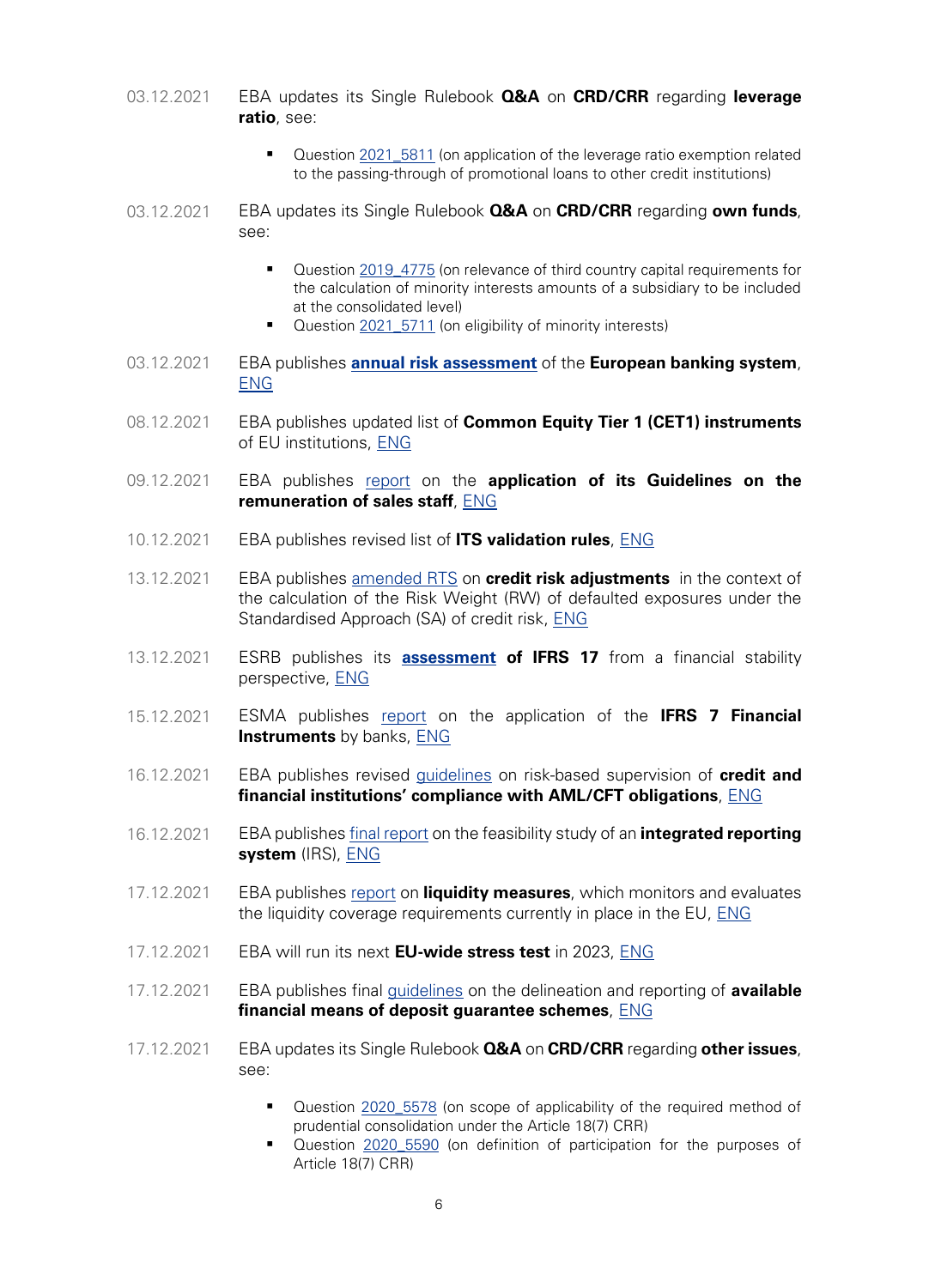- <span id="page-7-0"></span>17.12.2021 EBA updates its Single Rulebook **Q&A** on **CRD/CRR** regarding **credit risk**, see:
	- Question [2019\\_4942](https://www.eba.europa.eu/single-rule-book-qa/-/qna/view/publicId/2019_4942) (on the use of short-term credit assessments with Article 120(2) CRR)
	- Question [2020\\_5211](https://www.eba.europa.eu/single-rule-book-qa/qna/view/publicId/2020_5211) (on the use of the "maturity of the tranche)
	- Question [2020\\_5522](https://www.eba.europa.eu/single-rule-book-qa/qna/view/publicId/2020_5522) (on treatment of third country covered bonds under IRB Approach)
	- Question [2021\\_5685](https://www.eba.europa.eu/single-rule-book-qa/qna/view/publicId/2021_5685) (on calculation of the collateral value of immovable property considering minimum level of over-collateralisation ratio)
	- Question [2021\\_5712](https://www.eba.europa.eu/single-rule-book-qa/qna/view/publicId/2021_5712) (on look-through application under IRB approach)
	- Question 2021 5754 (on treatment of cured defaulted exposures)
	- Question [2021\\_5773](https://www.eba.europa.eu/single-rule-book-qa/qna/view/publicId/2021_5773) (on maturity calculation under IRB for exposures that only have contractual cashflows in the form of fees)
- 17.12.2021 EBA updates its Single Rulebook **Q&A** on **CRD/CRR** regarding **large exposures**, see:
	- Question [2020\\_5340](https://www.eba.europa.eu/single-rule-book-qa/qna/view/publicId/2020_5340) (on applicability of the Guidelines of the Committee of European Banking Supervisors on Article 106(2)(c) and (d) of Directive 2006/48/EC (CRD))
- 17.12.2021 ECB moves towards **harmonising statistical reporting** to ease burden for banks and improve analysis, [ENG](https://www.ecb.europa.eu/press/pr/date/2021/html/ecb.pr211217~168928ae51.en.html)
- 17.12.2021 ESRB publishes [report](https://www.esrb.europa.eu/pub/pdf/reports/esrb.ATFreport211217_capitalbuffers~a1d4725ab0.en.pdf) on the **usability of banks' capital buffers**, [ENG](https://www.esrb.europa.eu/news/pr/date/2021/html/esrb.pr211217~2b55d2dc28.en.html)
- 17.12.2021 SRB publishes MREL reporting update: [checklist on reported liabilities](https://www.srb.europa.eu/system/files/media/document/2021-12-16_MREL-Checklist-for-Reporting-Eligible-Liabilities.pdf) and [sign-off form,](https://www.srb.europa.eu/system/files/media/document/2021-12-16_Sign-off-form-on-eligibility-of%20-reported-liabilities.pdf) [ENG](https://www.srb.europa.eu/en/content/mrel-reporting-update-checklist-reported-liabilities-and-sign-form-0)
- 20.12.2021 EBA publishes final [draft ITS](https://www.eba.europa.eu/sites/default/documents/files/document_library/Publications/Draft%20Technical%20Standards/2021/ITS%20on%20OF%20GSII%20ALMM/1025603/Final%20Report%20on%20draft%20ITS%20on%20Supervisory%20Reporting%20regarding%20COREP%2C%20AE%2C%20ALMM%20and%20GSIIs.pdf) on **supervisory reporting** with respect to common reporting, asset encumbrance, global systemically important institutions and additional liquidity monitoring metrics, [ENG](https://www.eba.europa.eu/eba-introduces-enhanced-proportionality-supervisory-reporting)
- 20.12.2021 EBA publishes package of two final draft RTS regarding the **reclassification of investment firms as credit institutions**, [ENG](https://www.eba.europa.eu/eba-publishes%C2%A0%C2%A0methodology%C2%A0-investment-firms-be-reclassified-credit-institutions%C2%A0)
- 22.12.2021 SRB publishes approach to **CRR discretion on leverage and MREL calibration**, [ENG](https://www.srb.europa.eu/en/content/srb-approach-crr-discretion-leverage-and-mrel-calibration)

# **Lending**

# Belgium

17.11.2021 Chamber of representatives: publication of a resolution on the extension of the **right to be forgotten** to **chronical diseases**, [NL](https://www.dekamer.be/kvvcr/showpage.cfm?section=/none&leftmenu=no&language=nl&cfm=/site/wwwcfm/flwb/flwbn.cfm?lang=N&legislat=55&dossierID=2067) / [FR](https://www.dekamer.be/kvvcr/showpage.cfm?section=/none&leftmenu=no&language=fr&cfm=/site/wwwcfm/flwb/flwbn.cfm?lang=N&legislat=55&dossierID=2067) 18.11.2021 Publication in the Belgian Official Gazette of the **maximum annual costs percentages** for **consumer credits**, [NL](http://www.ejustice.just.fgov.be/cgi/article_body.pl?language=nl&caller=summary&pub_date=21-11-18&numac=2021022186) / [FR](http://www.ejustice.just.fgov.be/cgi/article_body.pl?language=fr&caller=summary&pub_date=21-11-18&numac=2021022186) 22.11.2021 Publication in the Belgian Official Gazette of the **reference interest rates** for **mortgage credits**, [NL](http://www.ejustice.just.fgov.be/cgi/article_body.pl?language=nl&caller=summary&pub_date=21-11-22&numac=2021091311) / [FR](http://www.ejustice.just.fgov.be/cgi/article_body.pl?language=fr&caller=summary&pub_date=21-11-22&numac=2021091311) 23.11.2021 Chamber of representatives: publication on a draft law on the organization of a **Register of credits to enterprises**, [NL](https://www.dekamer.be/kvvcr/showpage.cfm?section=/none&leftmenu=no&language=nl&cfm=/site/wwwcfm/flwb/flwbn.cfm?lang=N&legislat=55&dossierID=2211) / [FR](https://www.dekamer.be/kvvcr/showpage.cfm?section=/none&leftmenu=no&language=fr&cfm=/site/wwwcfm/flwb/flwbn.cfm?lang=N&legislat=55&dossierID=2211)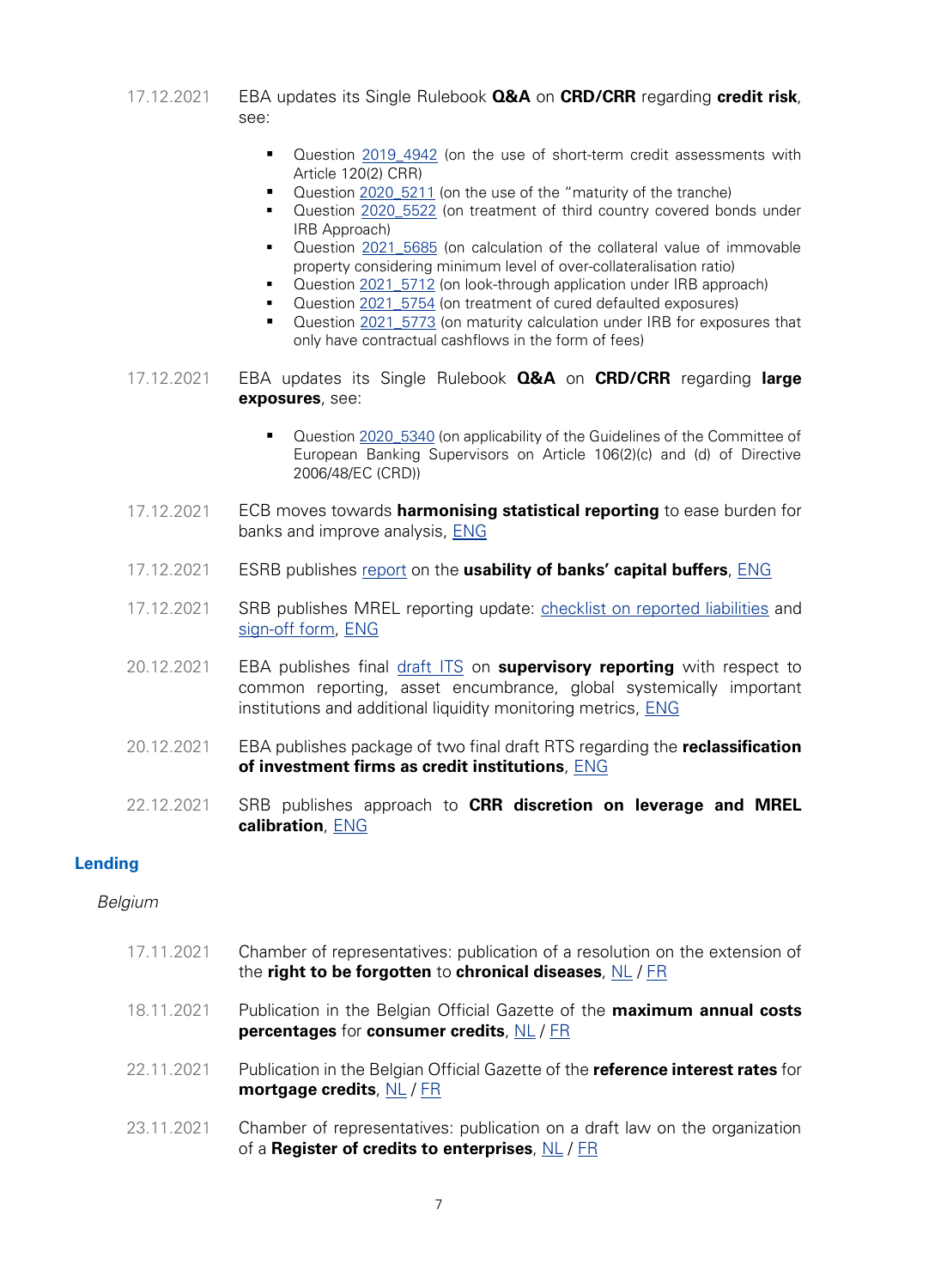- <span id="page-8-0"></span>25.11.2021 Febelfin issues an article on **leasing** production which is back at pre-corona level, [NL](https://www.febelfin.be/nl/press-room/leasingproductie-opnieuw-op-precorona-niveau) / [FR](https://www.febelfin.be/fr/communique-de-presse/la-production-de-leasing-revient-au-niveau-davant-la-crise-du-corona)
- 07.12.2021 Belgian Official Gazette: publication of the Law of 28 November 2021 on the organisation of a register of **credits to enterprises**, [NL](http://www.ejustice.just.fgov.be/cgi_loi/change_lg.pl?language=nl&la=N&cn=2021112804&table_name=wet) / [FR](http://www.ejustice.just.fgov.be/cgi_loi/change_lg.pl?language=fr&la=F&cn=2021112804&table_name=loi)
- 31.12.2021 Belgian Official Gazette: publication of the Royal Decree of 27 December 2021 on the organisation of a register of **credits to enterprises**, [NL](http://www.ejustice.just.fgov.be/cgi_loi/change_lg.pl?language=nl&la=N&cn=2021122705&table_name=wet) / [FR](http://www.ejustice.just.fgov.be/cgi_loi/change_lg.pl?language=fr&la=F&cn=2021122705&table_name=loi)

# EU

- 03.12.2021 EBA updates its Single Rulebook **Q&A** on the **Mortgage Credit Directive** regarding, see:
	- Question [2019\\_5002](https://www.eba.europa.eu/single-rule-book-qa/qna/view/publicId/2019_5002) (on passporting of mortgage credit intermediaries )
	- Question [2020\\_5480](https://www.eba.europa.eu/single-rule-book-qa/qna/view/publicId/2020_5480) (on exclusion from scope article 3.2 f)
- 06.12.2021 Court of Justice: publication of judgement C‑670/20 on **transparency of terms of a loan agreement denominated in a foreign currency**, which expose the borrower to a **foreign exchange risk**, [ENG](https://curia.europa.eu/juris/document/document.jsf?text=&docid=251319&pageIndex=0&doclang=EN&mode=lst&dir=&occ=first&part=1&cid=423679)
- 08.12.2021 EU Official Journal: publication of Directive (EU) 2021/2167 of the European Parliament and of the Council of 24 November 2021 on **credit servicers** and **credit purchasers** and amending Directives 2008/48/EC and 2014/17/EU, [ENG](https://eur-lex.europa.eu/eli/dir/2021/2167)

#### **Insurance**

- 02.11.2021 NBB publishes Communication 2021\_23 on **periodic reports** to be submitted by the insurance and reinsurance sector by 2022 via eCorporate, [NL](https://www.nbb.be/nl/artikels/mededeling-nbb202123-verzekerings-en-herverzekeringssector-periodieke-verslagen-die-2022) / [FR](https://www.nbb.be/fr/articles/communication-nbb2021023-secteur-de-lassurance-et-de-la-reassurance-rapports-periodiques)
- 16.11.2021 Chamber of Representatives: publication of a draft law to amend the Law of 4 April 2014 on insurance, in order to **abolish the upper limit** on the **compensation** paid by the insurers in the event of a **natural disaster**, [NL](https://www.dekamer.be/kvvcr/showpage.cfm?section=/none&leftmenu=no&language=nl&cfm=/site/wwwcfm/flwb/flwbn.cfm?lang=N&legislat=55&dossierID=2319) / [FR](https://www.dekamer.be/kvvcr/showpage.cfm?section=/none&leftmenu=no&language=fr&cfm=/site/wwwcfm/flwb/flwbn.cfm?lang=N&legislat=55&dossierID=2319)
- 22.11.2021 Publication in the Belgian Official Gazette of the **interpretative law** on article 124, §1, d) of the insurance law of 4 April 2014 clarifying that **soil shrinkage**, due to **drought**, as land subsidence falls within the scope of the insurance law, [NL](http://www.ejustice.just.fgov.be/eli/wet/2021/10/29/2021043088/staatsblad) / [FR](http://www.ejustice.just.fgov.be/eli/loi/2021/10/29/2021043088/moniteur)
- 13.12.2021 Belgian Official Gazette: publication of the Royal Decree of 26 November 2021 implementing Article 677 of the Law of 13 March 2016 on the legal status and supervision of insurance or reinsurance companies (on **exemptions for mutual assistance insurers**), [NL](http://www.ejustice.just.fgov.be/cgi_loi/change_lg.pl?language=nl&la=N&cn=2021112608&table_name=wet) / [FR](http://www.ejustice.just.fgov.be/cgi_loi/change_lg.pl?language=fr&la=F&cn=2021112608&table_name=loi)
- 13.12.2021 FSMA publishes letter on the **contribution to the Security Fund for the prevention and control of fire and explosion** levied on the compulsory civil liability insurance for operating establishments open to the public for Belgian and foreign insurance companies, [NL](https://www.fsma.be/nl/verzekerings-en-herverzekeringsonderneming) / [FR](https://www.fsma.be/fr/entreprises-dassurance-et-de-reassurance)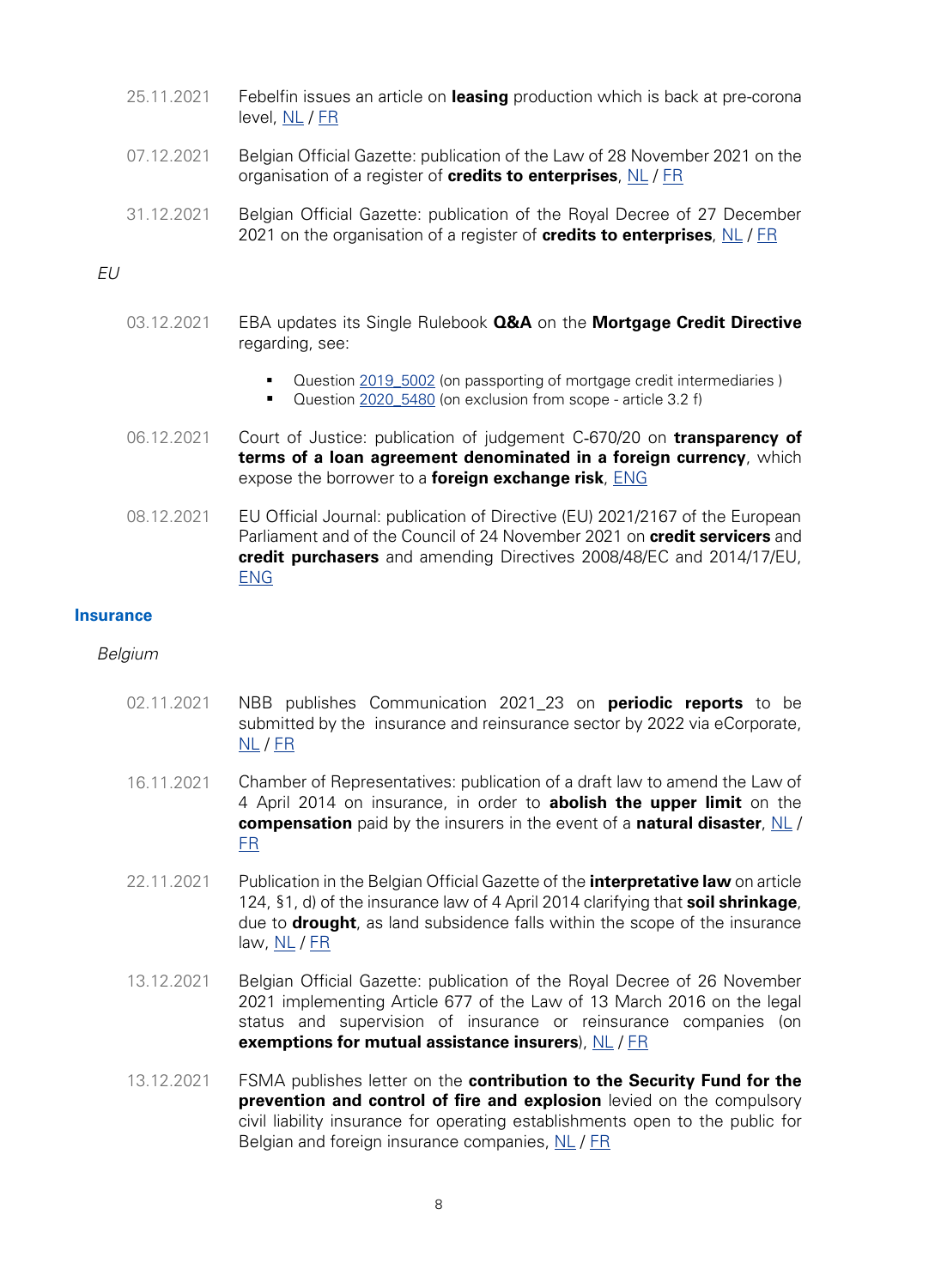- 15.12.2021 NBB publishes Circular NBB\_2021\_29 on the **supplementary provision for life and work accident insurance**, [NL](https://www.nbb.be/nl/article-types/circulars-insurance-and-reinsurance-companies) / [FR](https://www.nbb.be/fr/article-types/circulars-insurance-and-reinsurance-companies)
- 20.12.2021 Chamber of Representatives: publication of the draft law amending the Law of 4 April 2014 on insurance to allow the new insurer to arrange the **transfer of car insurance**, [NL](https://www.dekamer.be/kvvcr/showpage.cfm?section=/none&leftmenu=no&language=nl&cfm=/site/wwwcfm/flwb/flwbn.cfm?lang=N&legislat=55&dossierID=2395) / [FR](https://www.dekamer.be/kvvcr/showpage.cfm?section=/none&leftmenu=no&language=fr&cfm=/site/wwwcfm/flwb/flwbn.cfm?lang=N&legislat=55&dossierID=2395)
- 21.12.2021 NBB publishes Communication NBB\_2021\_24 on **valuation of technical provisions of individual health insurances**, [NL](https://www.nbb.be/nl/article-types/circulars-insurance-and-reinsurance-companies) / [FR](https://www.nbb.be/fr/article-types/circulars-insurance-and-reinsurance-companies)
- 24.12.2021 Belgian Official Gazette: publication of the Royal Decree of 12 December 2021 harmonising various royal decrees on **mediation in the financial and insurance sector**, [NL](http://www.ejustice.just.fgov.be/cgi_loi/change_lg.pl?language=nl&la=N&cn=2021121208&table_name=wet) / [FR](http://www.ejustice.just.fgov.be/cgi_loi/change_lg.pl?language=fr&la=F&cn=2021121208&table_name=loi)

# EU

- 03.11.2021 EIOPA publishes **Risk Dashboard** based on Solvency II data from the second quarter of 2021, [ENG](https://www.eiopa.europa.eu/media/news/risk-dashboard-european-insurers%E2%80%99-risk-levels-remain-broadly-stable)
- 03.11.2021 EIOPA publishes monthly technical information relating to **risk-free interest rate** following the **approach for Interbank Offered Rates transitions**, [ENG](https://www.eiopa.europa.eu/media/news/parallel-publication-of-monthly-technical-information-relating-rfr-following-approach)
- 03.11.2021 EIOPA updates the technical documentation with the **representative portfolios** update for 2022, [ENG](https://www.eiopa.europa.eu/media/news/eiopa-updates-technical-documentation-representative-portfolios-update-2022)
- 03.11.2021 EIOPA updates **representative portfolios** to **calculate volatility adjustments** to the Solvency II risk-free interest rate term structures for 2022, [ENG](https://www.eiopa.europa.eu/media/news/eiopa-updates-representative-portfolios-calculate-volatility-adjustments-solvency-ii-2)
- 05.11.2021 EIOPA publishes monthly technical information for **Solvency II Relevant Risk Free Interest Rate Term Structures** – end October 2021, [ENG](https://www.eiopa.europa.eu/media/news/eiopa-publishes-monthly-technical-information-solvency-ii-relevant-risk-free-interest-2)
- 05.11.2021 EIOPA publishes monthly update of the symmetric adjustment of the **equity capital charge for Solvency II** – end October2021, [ENG](https://www.eiopa.europa.eu/media/news/monthly-update-of-symmetric-adjustment-of-equity-capital-charge-solvency-ii-%E2%80%93-end-0)
- 17.11.2021 EU Official Journal: publication of Commission Implementing Regulation (EU) 2021/2005 of 16 November 2021 laying down implementing technical standards amending Implementing Regulation (EU) 2016/1800 as regards the allocation of **credit assessments of external credit assessment institutions** to an objective scale of credit quality steps in accordance with Solvency II, [ENG](https://eur-lex.europa.eu/legal-content/EN/TXT/?uri=CELEX:32021R2006)
- 19.11.2021 EIOPA publishes **annual occupational pensions statistics**, [ENG](https://www.eiopa.europa.eu/media/news/eiopa-publishes-annual-occupational-pensions-statistics)
- 22.11.2021 EIOPA publishes [annual report](https://www.eiopa.europa.eu/sites/default/files/publications/reports/report-on-the-use-of-capital-add-ons-in-2020_final_0.pdf) on the use of **capital add-ons** during 2020 under Solvency II, [ENG](https://www.eiopa.europa.eu/media/news/eiopa-publishes-annual-report-use-of-capital-add-ons-during-2020-under-solvency-ii)
- 26.11.2021 EIOPA publishes its [Methodological Framework](https://www.eiopa.europa.eu/sites/default/files/publications/other_documents/methodological-framework-for-stress-testing-iorps-cover.pdf) for **Stress-Testing IORPs**, [ENG](https://www.eiopa.europa.eu/media/news/eiopa-publishes-its-methodological-framework-stress-testing-iorps)
- 29.11.2021 EIOPA publishes **Q&A** on the **Insurance Distribution Directive** concerning the inter-relationship between inducements and conflicts of interest, [ENG](https://www.eiopa.europa.eu/media/news/questions-answers-insurance-distribution-directive-0)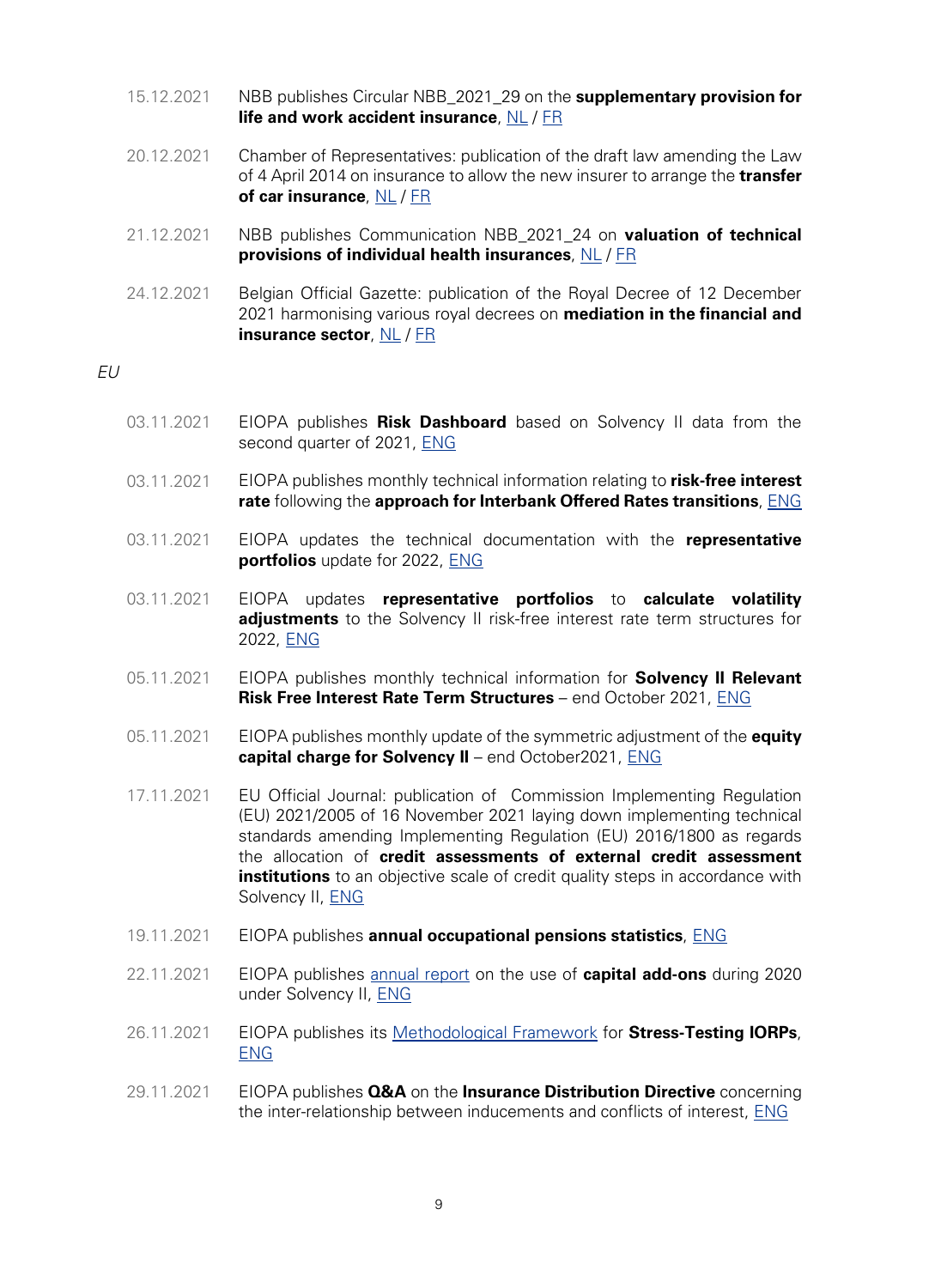- <span id="page-10-0"></span>30.11.2021 EIOPA issued supervisory statement setting out the common principles needed so **unit-linked products** can offer **value for money**, [ENG](https://www.eiopa.europa.eu/content/eiopa-sets-out-framework-delivering-better-value-money-consumer-centric-way)
- 01.12.2021 EIOPA submits its [advice](https://www.eiopa.europa.eu/document-library/advice/technical-advice-development-of-pension-tracking-systems_en) on **pensions tools** to the European Commission, [ENG](https://www.eiopa.europa.eu/media/news/eiopa-submits-its-advice-pensions-tools-european-commission)
- 02.12.2021 EU Official Journal: publication of Directive (EU) 2021/2118 of the European Parliament and of the Council of 24 November 2021 amending Directive 2009/103/EC relating to **insurance against civil liability in respect of the use of motor vehicles**, and the enforcement of the obligation to insure against such liability, [ENG](https://eur-lex.europa.eu/legal-content/EN/TXT/?uri=CELEX:32021L2118)
- 03.12.2021 EIOPA publishes [report](https://www.eiopa.europa.eu/sites/default/files/financial_stability/pensions-statistics/2021-eiopa-report-on-cross-border-iorps.pdf) on developments in **cross-border arrangements** of Institutions for Occupational Retirement Provision (**IORPs**), [ENG](https://www.eiopa.europa.eu/media/news/eiopa-analyses-trends-cross-border-iorps)
- 03.12.2021 EIOPA publishes monthly update of the symmetric adjustment of the **equity capital charge for Solvency II** – end November 2021, [ENG](https://www.eiopa.europa.eu/media/news/monthly-update-of-symmetric-adjustment-of-equity-capital-charge-solvency-ii-%E2%80%93-end-0)
- 03.12.2021 EIOPA publishes monthly technical information for **Solvency II Relevant Risk Free Interest Rate Term Structures** and parallel technical information, [ENG](https://www.eiopa.europa.eu/media/news/eiopa-publishes-monthly-technical-information-solvency-ii-relevant-risk-free-interest-3)
- 07.12.2021 EIOPA announces its **sustainable finance activities** for the coming three years, [ENG](https://www.eiopa.europa.eu/media/news/sustainable-finance-roundtable-eiopa-announces-its-sustainable-finance-activities-coming)
- 10.12.2021 EIOPA publishes its **digital transformation strategy**, [ENG](https://www.eiopa.europa.eu/media/news/eiopa-sets-out-forward-looking-digital-transformation-strategy)
- 13.12.2021 EIOPA publishes its December 2021 **[Financial Stability Report](https://www.eiopa.europa.eu/sites/default/files/financial_stability/financial-stability-report-december-2021_1.pdf)** highlighting key risks for the insurance and pension sectors, [ENG](https://www.eiopa.europa.eu/media/news/eiopa-highlights-key-risks-insurance-and-pension-sectors)
- 16.12.2021 EIOPA publishes results of its 2021 **Insurance Stress Test** showing industry resilience but also reliance on transitional measures, [ENG](https://www.eiopa.europa.eu/media/news/eiopa-insurance-stress-test-shows-industry-resilience-also-reliance-transitional-measures)
- 20.12.2021 EIOPA issues revised [Guidelines](https://www.eiopa.europa.eu/document-library/guidelines/revised-guidelines-legal-entity-identifier_en) on **Legal Entity Identifier**, [ENG](https://www.eiopa.europa.eu/media/news/eiopa-issues-revised-guidelines-legal-entity-identifier)
- 21.12.2021 EIOPA publishes [annual report](https://www.eiopa.europa.eu/sites/default/files/publications/reports/report_on_limitations_and_exemptions_during_2020_and_q1_2021.pdf) on the use of **limitations and exemptions from the regular Solvency II reporting** by national competent authorities during 2020 and the first quarter of 2021, [ENG](https://www.eiopa.europa.eu/media/news/eiopa-analyses-use-of-limitations-and-exemptions-reporting-under-solvency-ii)
- 21.12.2021 EIOPA publishes [annual report](https://www.eiopa.europa.eu/sites/default/files/publications/reports/eiopa_2nd_annual_report_idd_sanctions_2020.pdf) on **sanctions** under the **Insurance Distribution Directive** in 2020, [ENG](https://www.eiopa.europa.eu/media/news/eiopa-publishes-annual-report-sanctions-under-insurance-distribution-directive-2020)

#### **Investment services**

- 10.11.2021 FSMA publishes **information on COVID-19 for institutions for occupational retirement provision**, [NL](https://www.fsma.be/nl/news/covid-19-informatie-voor-instellingen-voor-bedrijfspensioenvoorziening) / [FR](https://www.fsma.be/fr/news/covid-19-information-pour-les-institutions-de-retraite-professionnelle)
- 10.11.2021 FSMA publishes agreed **settlements** relating to **individual pension commitments**, [NL](https://www.fsma.be/nl/news/minnelijke-schikkingen-over-individuele-pensioentoezeggingen-0) / [FR](https://www.fsma.be/fr/news/reglements-transactionnels-portant-sur-des-engagements-individuels-de-pension)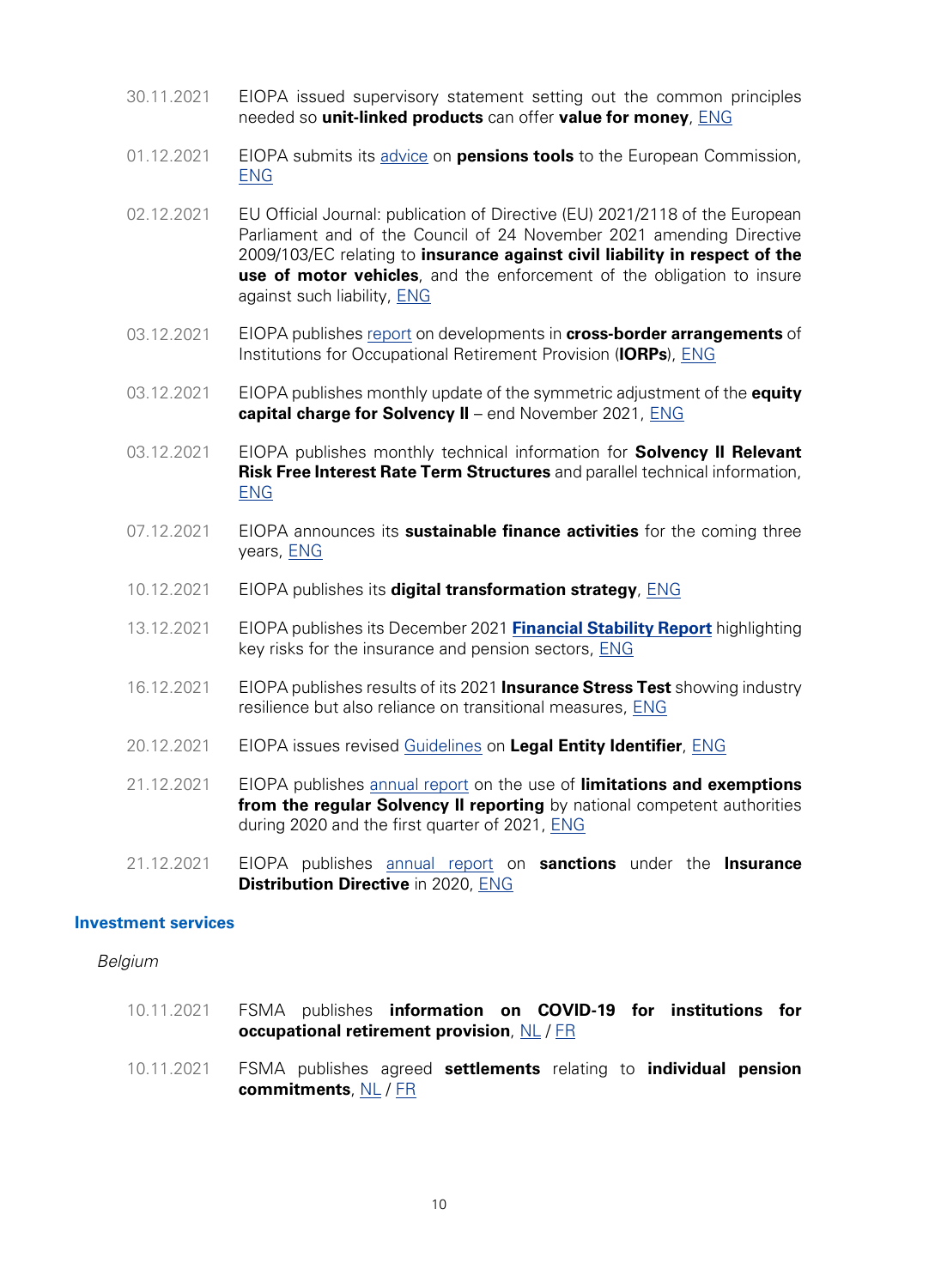08.12.2021 NBB publishes Circular NBB\_2021\_27 on EBA Guidelines of 2 July 2021 on the assessment of the **suitability of members of the management body and key function holders**, [ENG](https://www.nbb.be/en/articles/circular-nbb202127-eba-guidelines-2-july-2021-assessment-suitability-members-management)

EU

- 19.11.2021 ESMA publishes new **[Q&As](https://www.esma.europa.eu/sites/default/files/library/esma35-43-349_mifid_ii_qas_on_investor_protection_topics.pdf)** on **MiFID II and MiFIR investor protection topics** regarding product governance, [ENG](https://www.esma.europa.eu/press-news/esma-news/new-qas-available-1)
- 22.11.2021 ESMA publishes its [final report](https://www.esma.europa.eu/sites/default/files/library/esma70-156-4710_final_report_technical_standards_for_commodity_derivatives.pdf) on **technical standards for commodity derivatives** under MiFID II recovery package, [ENG](https://www.esma.europa.eu/press-news/esma-news/esma-publishes-draft-commodity-derivative-technical-standards-under-mifid-ii)
- 22.11.2021 EBA publishes its final revised **[Guidelines](https://www.eba.europa.eu/sites/default/documents/files/document_library/Publications/Guidelines/2021/EBA-GL-2021-14%20Guidelines%20on%20internal%20governance%20under%20IFD/1024534/Final%20Report%20on%20GL%20on%20internal%20governance%20under%20IFD.pdf) on internal governance** for investment firms under the Investment Firms Directive, [ENG](https://www.eba.europa.eu/eba-publishes-its-final-revised-guidelines-internal-governance-investment-firms-under-investment)
- 22.11.2021 EBA publishes its final [Guidelines](https://www.eba.europa.eu/sites/default/documents/files/document_library/Publications/Guidelines/2021/EBA-GL-2021-13%20Guidelines%20on%20remuneration%20under%20IFD/1024533/Final%20Report%20on%20GL%20on%20sound%20remuneration%20policies%20under%20IFD.pdf) on **remuneration for investment firms** under the Investment Firms Directive, [ENG](https://www.eba.europa.eu/eba-publishes-its-final-guidelines-remuneration-investment-firms-under-investment-firms-directive)
- 25.11.2021 EFAMA welcomes the proposal on affordable **consolidated tape**, [ENG](https://www.efama.org/newsroom/news/efama-welcomes-proposal-affordable-consolidated-tape-association-continues-urge)
- 07.12.2021 EU Official Journal: publication of Commission Delegated Regulation (EU) 2021/2153 of 6 August 2021 supplementing the Investment Firms Directive with regard to RTS specifying the **criteria for subjecting certain investment firms to the requirements of CRR**, [ENG](https://eur-lex.europa.eu/eli/reg_del/2021/2153)
- 07.12.2021 EU Official Journal: publication of Commission Delegated Regulation (EU) 2021/2154 of 13 August 2021 supplementing the Investment Firms Directive with regard to RTS specifying appropriate **criteria to identify categories of staff whose professional activities have a material impact on the risk profile** of an investment firm or of the assets that it manages, [ENG](https://eur-lex.europa.eu/legal-content/EN/TXT/?uri=CELEX:32021R2154)
- 07.12.2021 EU Official Journal: publication of Commission Delegated Regulation (EU) 2021/2155 of 13 August 2021 supplementing the Investment Firms Directive with regard to RTS specifying the **classes of instruments** that adequately **reflect the credit quality** of the investment firm as a going concern and possible alternative arrangements that are appropriate to be used for the purposes of **variable remuneration**, [ENG](https://eur-lex.europa.eu/legal-content/EN/TXT/?uri=CELEX%3A32021R2155)
- 08.12.2021 ICMA publishes [proposal](https://www.icmagroup.org/assets/documents/Regulatory/MiFID-Review/EU-Consolidated-Tape-for-Bond-Markets-Final-report-for-the-European-Commission-290420v2.pdf) for a new **post-trade transparency regime** for the **EU corporate bond market**, [ENG](https://www.icmagroup.org/News/news-in-brief/icma-proposal-for-a-new-post-trade-transparency-regime-for-the-eu-corporate-bond-market/)
- 14.12.2021 ESMA publishes [statement](https://www.esma.europa.eu/document/drsp-public-statement-transfer-competences-and-duties-relating-certain-data-reporting) on transfer of competences and duties relating to certain **data reporting services providers** from NCA's to ESMA, [ENG](https://www.esma.europa.eu/press-news/esma-news/statement-transfer-competences-and-duties-relating-certain-data-reporting)
- 16.12.2021 ESMA publishes [annual report](https://www.esma.europa.eu/sites/default/files/library/esma70-156-4474_annual_report_2021_waivers_and_deferrals.pdf) on **waivers and deferrals** for equity and nonequity instruments covering the year 2020, [ENG](https://www.esma.europa.eu/press-news/esma-news/esma-publishes-its-annual-report-waivers-and-deferrals)
- 16.12.2021 EBF publishes [response](https://www.ebf.eu/wp-content/uploads/2021/12/EBF-response_form_consultation_paper_review_of_mifid_ii_framework_on_best_execution_reports.pdf) to the ESMA's [consultation](https://www.esma.europa.eu/press-news/esma-news/esma-consults-proposals-review-mifid-ii-best-execution-reporting-regime) on the proposal for a **review of MiFID II best execution regime**, [ENG](https://www.ebf.eu/financing-growth/ebf-response-to-the-esma-consultation-on-proposal-for-a-review-of-mifid-ii-best-execution-regime/)
- 20.12.2021 EBA publishes package of two final draft RTS regarding the **reclassification of investment firms as credit institutions**, [ENG](https://www.eba.europa.eu/eba-publishes%C2%A0%C2%A0methodology%C2%A0-investment-firms-be-reclassified-credit-institutions%C2%A0)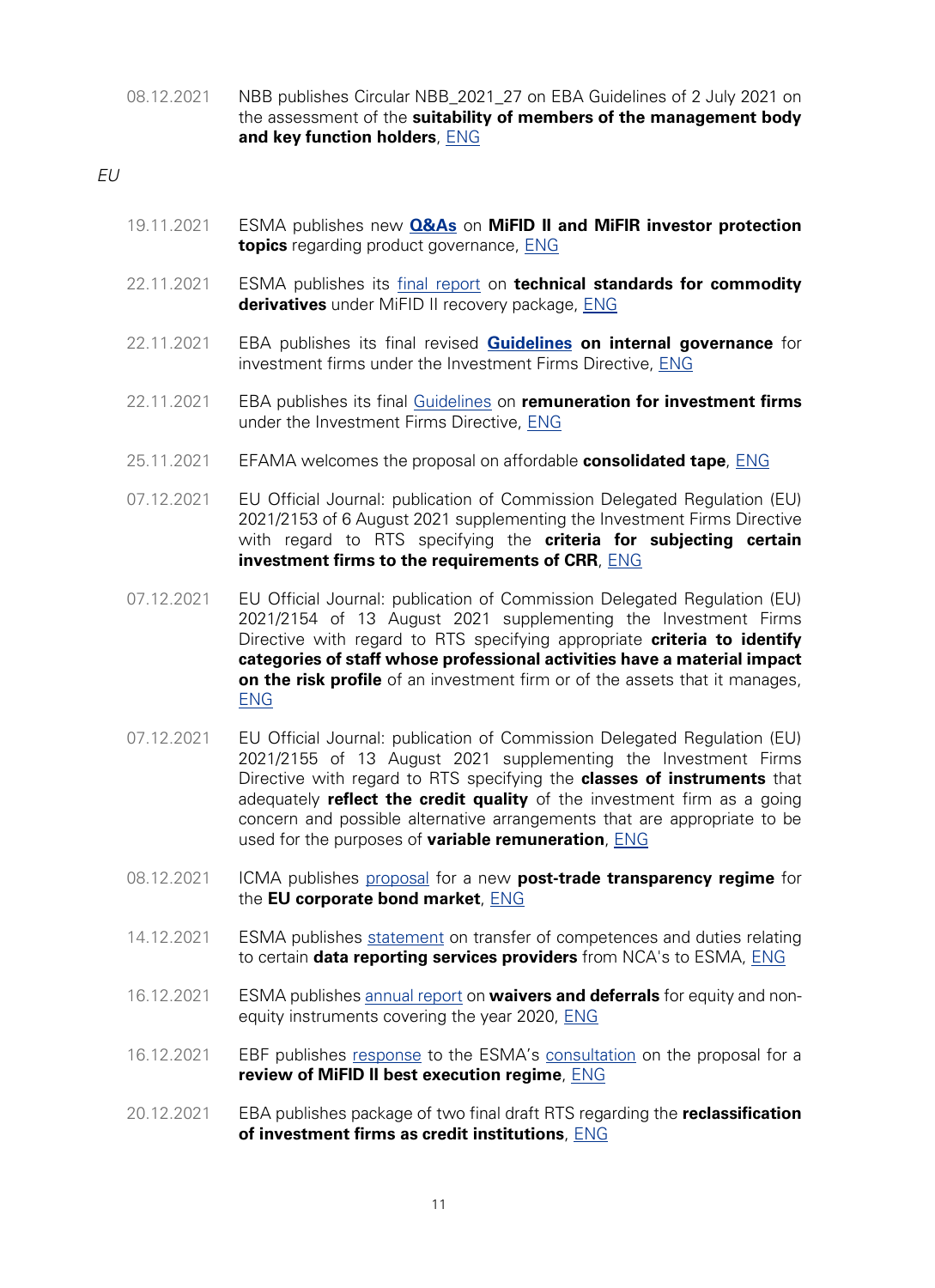<span id="page-12-0"></span>22.12.2021 EU Official Journal: publication of Commission Implementing Regulation (EU) 2021/2284 of 10 December 2021 laying down implementing technical standards for the application of the Investment Firms Regulation with regard to **supervisory reporting and disclosures of investment firms**, [ENG](https://eur-lex.europa.eu/legal-content/EN/TXT/?uri=CELEX:32021R2284)

# **Capital markets**

#### General

- 18.11.2021 ESMA publishes [final report](https://www.esma.europa.eu/sites/default/files/library/esma70-156-4953_final_report_on_the_co_and_dto_re_benchmark_transition.pdf) on the **clearing (CO) and derivative trading (DTO) obligations** to accompany the benchmark transition, [ENG](https://www.esma.europa.eu/press-news/esma-news/esma-proposes-changes-scope-clearing-and-derivative-trading-obligations)
- 19.11.2021 ESMA publishes new **[Q&As](https://www.esma.europa.eu/sites/default/files/library/esma70-145-114_qas_on_bmr.pdf)** on the **Benchmarks Regulation** regarding the benchmark statement and ESG factors and ESG objectives, [ENG](https://www.esma.europa.eu/press-news/esma-news/new-qas-available-1)
- 24.11.2021 ESMA publishes **SMSG advice** on its [consultation paper](https://www.esma.europa.eu/press-news/consultations/consultation-paper-review-certain-aspects-short-selling-regulation) on the review of certain aspects of the **Short Selling Regulation**, [ENG](https://www.esma.europa.eu/sites/default/files/library/esma22-106-3734_smsg_advice_ssr.pdf)
- 25.11.2021 ICMA publishes an article on the delay to the **EU CSDR mandatory buy-in regime**, [ENG](https://www.icmagroup.org/News/news-in-brief/delay-to-the-eu-csdr-mandatory-buy-in-regime/)
- 25.11.2021 AFME welcomes **postponement of Mandatory buy-ins under CSDR**, [ENG](https://www.afme.eu/news/press-releases/details/AFME-welcomes-postponement-of-Mandatory-Buy-Ins-under-CSDR--)
- 25.11.2021 European Commission publishes new **Capital Markets Union package**, [ENG](https://ec.europa.eu/commission/presscorner/detail/en/ip_21_6251)
- 25.11.2021 European Commission publishes **Q&A** on the **2021 Capital Markets Union package**, [ENG](https://ec.europa.eu/commission/presscorner/detail/en/qanda_21_6252)
- 29.11.2021 ICMA publishes preliminary thoughts on European Commission's **Capital Markets Union** Package, [ENG](https://www.icmagroup.org/News/news-in-brief/icma-publishes-preliminary-thoughts-on-ecs-cmu-package/)
- 07.12.2021 Belgian Official Gazette: publication of the Law of 26 November 2021 amending the Banking Law of 25 April 2014 to transpose Directive (EU) 2019/2162 of 27 November 2019 on the **issue of covered bonds and covered bond public supervision** and amending Directives 2009/65/EC and 2014/59/EU and amending the Law of 11 March 2018 on the legal status and supervision of payment institutions and electronic money institutions, [NL](http://www.ejustice.just.fgov.be/cgi_loi/change_lg.pl?language=nl&la=N&cn=2021112604&table_name=wet) / [FR](http://www.ejustice.just.fgov.be/cgi_loi/change_lg.pl?language=fr&la=F&cn=2021112604&table_name=loi)
- 14.12.2021 ESMA publishes national thresholds for shareholder identification under the **Revised Shareholder Rights Directive**, [ENG](https://www.esma.europa.eu/sites/default/files/library/esma32-380-143_national_thresholds_for_shareholder_identification_under_the_revised_srd.pdf)
- 16.12.2021 EBF publishes [response](https://www.ebf.eu/wp-content/uploads/2021/12/EBF-Position-paper-Final-Response-ESMA-consultation-PRIIPS-Dec-2021.pdf) to the ESA's [call for evidence](https://www.esma.europa.eu/press-news/consultations/joint-call-evidence-european-commission-mandate-regarding-priips-regulation) regarding the **PRIIPS Regulation**, [ENG](https://www.ebf.eu/ebf-media-centre/ebf-response-to-the-joint-call-for-evidence-on-the-european-commission-mandate-regarding-the-priips-regulation/)
- 17.12.2021 ESAs publish Q&A on the **PRIIPs KID**, [ENG](https://www.esma.europa.eu/sites/default/files/library/jc_2017_49_jc_priips_qa.pdf)
- 17.12.2021 ESMA publishes [statement](https://www.esma.europa.eu/sites/default/files/library/esma70-156-5153_public_statement_on_buy-in.pdf) to clarify the practical **implementation** of the EU **CSDR settlement discipline regime**, [ENG](https://www.esma.europa.eu/press-news/esma-news/esma-calls-deprioritise-buy-in-supervision)
- 17.12.2021 ICMA co-signs joint-association statement regarding the **application of CSDR mandatory buy-ins**, [ENG](https://www.icmagroup.org/News/news-in-brief/icma-co-signs-joint-association-statement-regarding-the-application-of-csdr-mandatory-buy-ins/)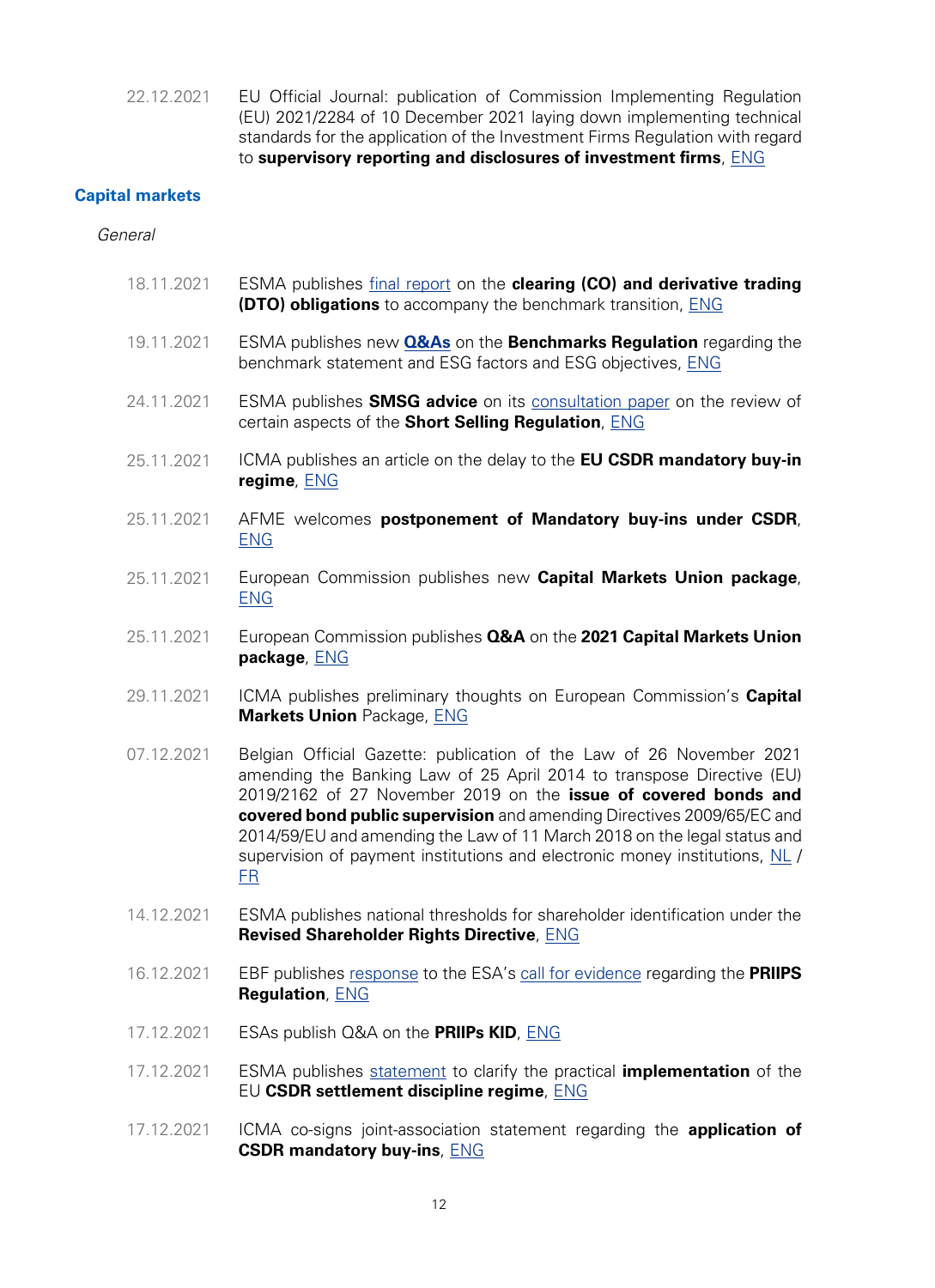- <span id="page-13-0"></span>17.12.2021 ESMA publishes two annual statistical reports analysing the European Union's (EU) **derivatives and securities markets** in 2020, [ENG](https://www.esma.europa.eu/press-news/esma-news/esma-reports-derivatives-and-securities-markets-in-2020)
- 20.12.2021 EBF publishes [response](https://www.ebf.eu/wp-content/uploads/2021/12/EBF-Final-Reponse-to-ESMA-CfE-RIS-Dec-2021.pdf) to ESMA's [call for evidence](https://www.esma.europa.eu/press-news/consultations/call-evidence-retail-investor-protection-aspects) on certain aspects relating to **retail investor protection**, [ENG](https://www.ebf.eu/market-securities/ebf-response-to-esmas-call-for-evidence-on-certain-aspects-relating-to-retail-investor-protection/)
- 20.12.2021 EU Official Journal: publication of Commission Delegated Regulation (EU) 2021/2268 of 6 September 2021 amending the RTS laid down in Commission Delegated Regulation (EU) 2017/653 as regards the underpinning **methodology and presentation of performance scenarios**, the **presentation of costs** and the methodology for the **calculation of summary cost indicators**, the presentation and content of information on **past performance** and the presentation of **costs** by PRIIPs, [ENG](https://eur-lex.europa.eu/legal-content/EN/TXT/?uri=CELEX:32021R2268)
- 22.12.2021 FSMA publishes FAQ on the **European Single Electronic Format** reporting and **eCorporate**, [ENG](https://www.fsma.be/sites/default/files/media/files/2021-12/fsma_2021_19_en.pdf)
- 22.12.2021 AFME publishes industry approach to **CSDR Settlement Discipline Regime**, [ENG](https://www.afme.eu/news/press-releases/details/Industry-Approach-CSDR-Settlement-Discipline-Regime)

#### Securitization Regulation

- 19.11.2021 ESMA publishes new **[Q&As](https://www.esma.europa.eu/sites/default/files/library/esma33-128-563_questions_and_answers_on_securitisation.pdf)** on the **Securitisation Regulation** regarding Original Valuation Method and Pool Addition Date and Date Of Repurchase in a revolving deal, [ENG](https://www.esma.europa.eu/press-news/esma-news/new-qas-available-1)
- 02.12.2021 AFME publishes [report](https://www.afme.eu/publications/reports/details/European-Benchmarking-Exercise-EBE-for-Private-Securitisations) on the **private cash securitisation market** in the EU and UK, [ENG](https://www.afme.eu/news/press-releases/details/New-report-highlights-importance-of-private-securitisation-market-to-real-economy)
- 17.12.2021 ESAs publish Joint Committee **Q&As relating to the Securitisation Regulation** (EU) 2017/2402, [ENG](https://www.esma.europa.eu/sites/default/files/library/jc_2021_19_jcsc_qas_on_securitisation_regulation.pdf)
- 17.12.2021 EBA updates its **Single Rulebook Q&A** on the **Securitization Regulation**, see:
	- Question [2020\\_5454](https://www.eba.europa.eu/single-rule-book-qa/qna/view/publicId/2020_5454) (on synthetic securitizations)

#### **Benchmark**

- 07.12.2021 ESMA publishes guidelines on **methodology, oversight function and record keeping** under the **Benchmarks Regulation**, [ENG](https://www.esma.europa.eu/sites/default/files/library/esma81-393-288_guidelines_on_methodology_oversight_function_and_record_keeping_under_the_benchmarks_regulation.pdf)
- 16.12.2021 ESMA publishes [public statement](https://www.esma.europa.eu/document/statement-implementation-co-and-dto-in-view-benchmark-transition) on the implementation of the changes to the **clearing obligation** and **derivative trading obligation** in light of the **benchmark transition**, [ENG](https://www.esma.europa.eu/press-news/esma-news/esma-issues-statement-supervision-clearing-and-derivative-trading-obligations)

### **Asset management**

#### Belgium

26.11.2021 FSMA publishes a quarterly overview of Belgian **public open-ended investment funds**, [ENG](https://www.fsma.be/en/news/belgian-investment-funds-have-reached-record-more-199-billion-euros-net-assets)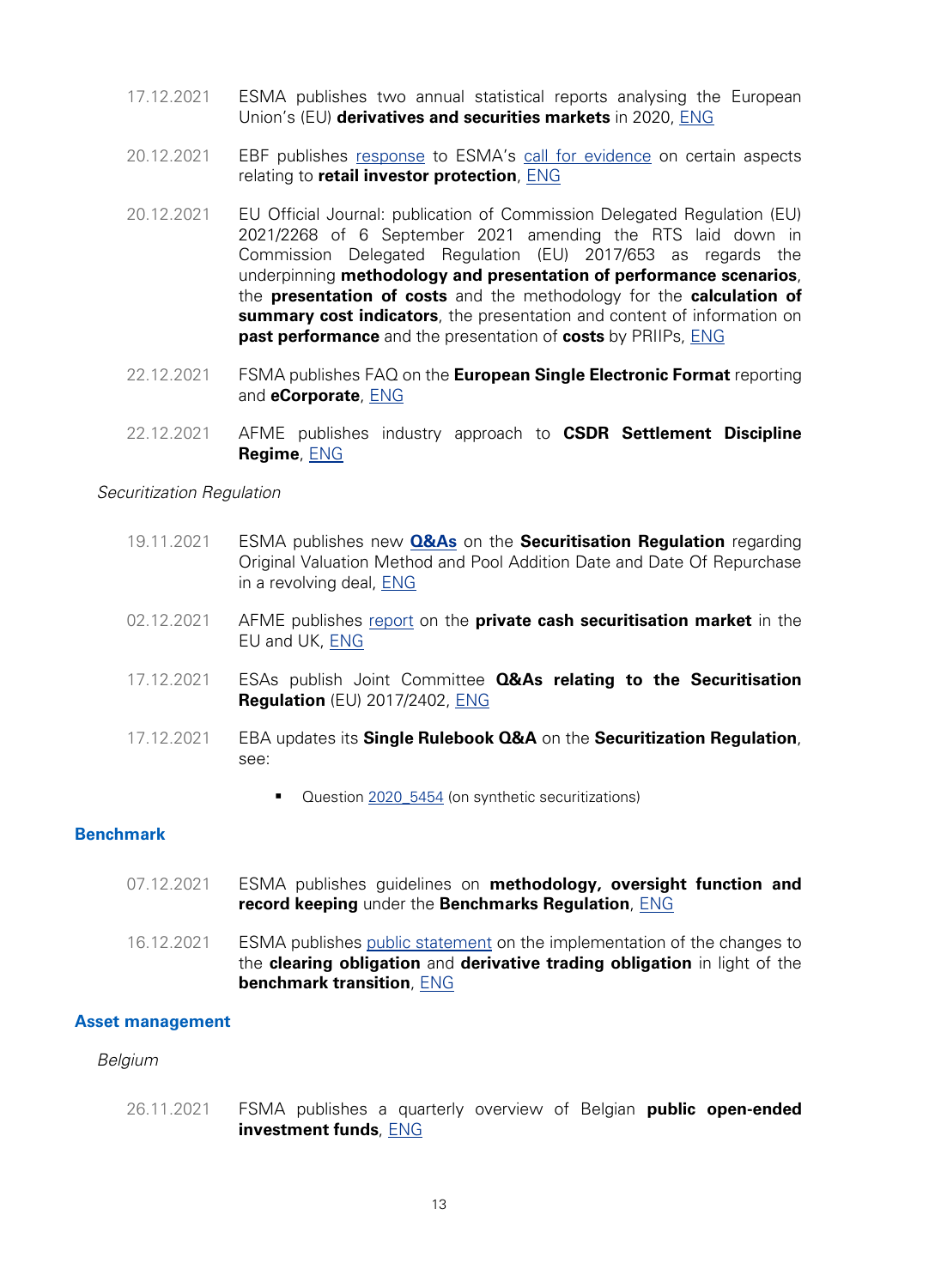<span id="page-14-0"></span>

| ۰.<br>×<br>۰. |
|---------------|
|---------------|

- 04.11.2021 EFAMA publishes infographic on the **delegation process** under the **AIFMD**, [ENG](https://www.efama.org/newsroom/news/infographic-delegation-process)
- 24.11.2021 EFAMA publishes a statement on the European Parliament's votes on 'quick fixes' for **PRIIPs and UCITS**, [ENG](https://www.efama.org/newsroom/news/european-parliament-votes-quick-fixes-priips-and-ucits-efama-statement)
- 25.11.2021 EFAMA supports the proposal to revise the **ELTIF Regulation**, [ENG](https://www.efama.org/newsroom/news/revised-eltif-long-term-opportunity-european-investors)
- 25.11.2021 EFAMA welcomes the review of the **AIFMD review**, [ENG](https://www.efama.org/newsroom/news/aifmd-review-how-tweak-successful-framework)
- 26.11.2021 ESMA publishes **Q&As** on the application of the **UCITS directive**, [ENG](https://www.esma.europa.eu/sites/default/files/library/esma34-43-392_qa_on_application_of_the_ucits_directive.pdf)
- 16.12.2021 EFAMA publishes 13th edition of its **[Asset Management in Europe report](https://www.efama.org/sites/default/files/files/Asset%20Management%20Report%202021_4.pdf)**, [ENG](https://www.efama.org/newsroom/news/annual-european-asset-management-report-report-highlights-key-developments-european)
- 17.12.2021 ESMA publishes updated [Q&A](https://www.esma.europa.eu/sites/default/files/library/esma34-32-352_qa_aifmd.pdf) on the **application of the AIFMD**, [ENG](https://www.esma.europa.eu/press-news/esma-news/new-qas-available-2)
- 17.12.2021 ESMA publishes updated [Q&A](https://www.esma.europa.eu/sites/default/files/library/esma34_43_392_qa_on_application_of_the_ucits_directive.pdf) on the **application of the UCITS Directive**, [ENG](https://www.esma.europa.eu/press-news/esma-news/new-qas-available-2)
- 20.12.2021 EU Official Journal: publication of Regulation (EU) 2021/2259 of 15 December 2021 amending the PRIIPS Regulation (No 1286/2014) as regards the extension of the **transitional arrangement for management companies, investment companies and persons advising on, or selling, units of UCITS and non-UCITS**, [ENG](https://eur-lex.europa.eu/legal-content/EN/TXT/?uri=celex%3A32014R1286)
- 20.12.2021 EU Official Journal: publication of Directive (EU) 2021/2261 of 15 December 2021 amending the UCITS Directive (2009/65/EC) as regards the use of **key information documents** by management companies of **UCITS**, [ENG](https://eur-lex.europa.eu/legal-content/EN/ALL/?uri=CELEX%3A32009L0065)

#### **Payments**

#### Belgium

- 23.11.2021 NBB publishes a circular (NBB\_2021\_26) on **reporting on operational and security risks** of payment services to be submitted by payment institutions and electronic money institutions, [ENG](https://www.nbb.be/en/financial-oversight/prudential-supervision/areas-responsibility/payment-institutions-and-electron-15)
- 03.12.2021 NBB publishes Circular NBB\_2019\_10 on the schedule of **periodic reporting by electronic money institutions**, [NL](https://www.nbb.be/nl/artikels/circulaire-nbb201910-circulaire-inzake-het-schema-van-periodieke-rapportering-door-de) / [FR](https://www.nbb.be/fr/articles/circulaire-nbb201910-circulaire-relative-au-schema-de-reporting-periodique-des)
- 03.12.2021 NBB publishes Circular NBB\_2019\_10 on the schedule of **periodic reporting by payment institutions**, [NL](https://www.nbb.be/nl/artikels/circulaire-nbb201831-circulaire-inzake-het-schema-van-periodieke-rapportering-door-de) / [FR](https://www.nbb.be/fr/articles/circulaire-nbb201831-circulaire-relative-au-schema-de-reporting-periodique-des)

#### $FU$

- 05.11.2021 EBA updates its **Single Rulebook Q&A** on **PSD2** regarding strong customer authentication and common and secure communication, see:
	- Question [2019\\_4797](https://www.eba.europa.eu/single-rule-book-qa/-/qna/view/publicId/2019_4797) (on merchant IDs and SCA)
	- Question [2020\\_5215](https://www.eba.europa.eu/single-rule-book-qa/qna/view/publicId/2020_5215) (on elements of possession (SIM card) and knowledge (knowledge-based responses to challenges or questions))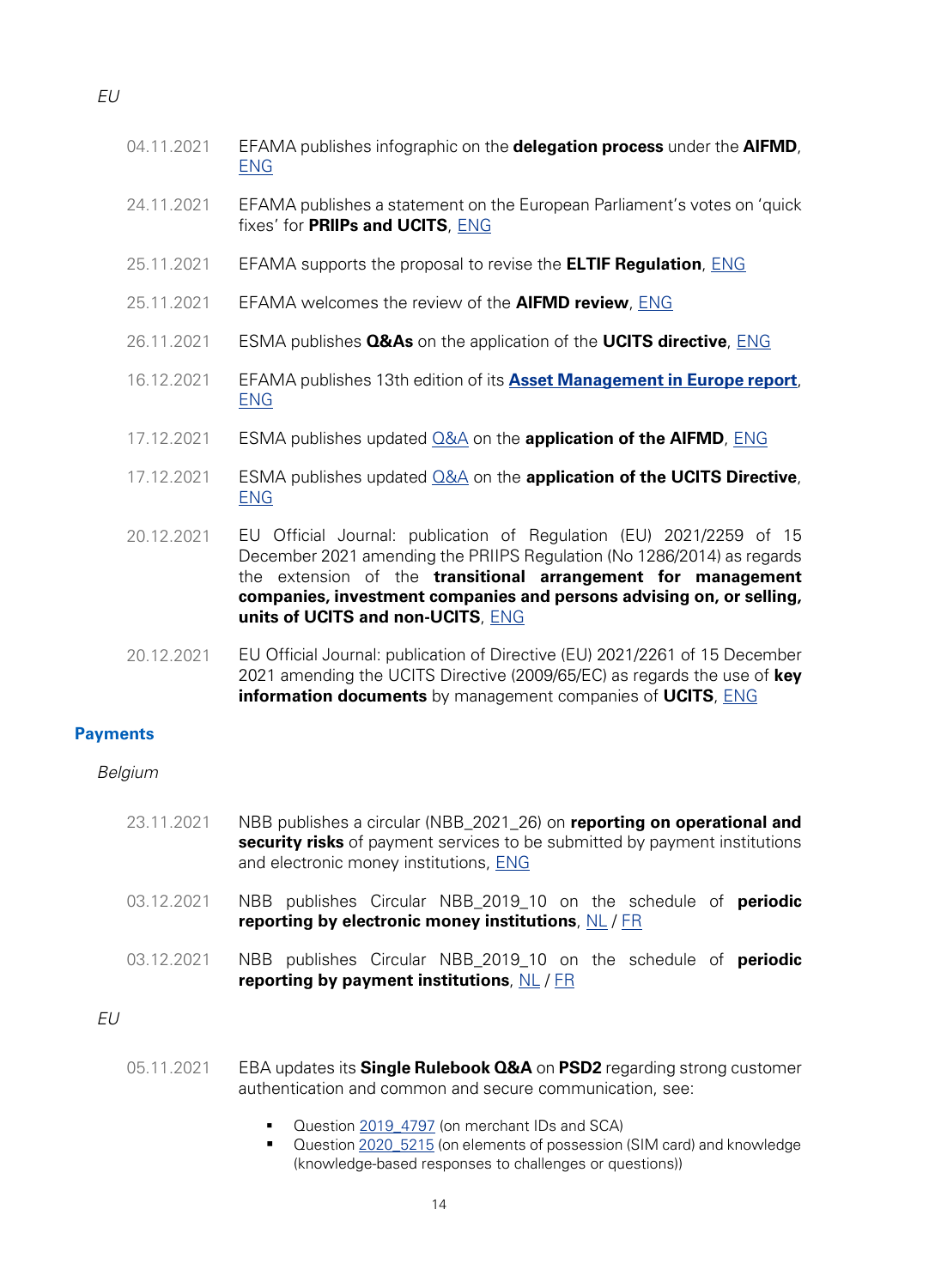- 22.11.2021 Eurosystem publishes new framework for **overseeing electronic payments**, [ENG](https://www.ecb.europa.eu/press/pr/date/2021/html/ecb.pr211122~381857cdfe.en.html)
- 26.11.2021 EBF publishes its **[response](https://www.ebf.eu/wp-content/uploads/2021/11/EBF-Response-to-EBA-Consultation-on-90-day-SCA-exemption.pdf)** to the EBA consultation on amending **RTS on SCA and CSC under PSD2**, [ENG](https://www.ebf.eu/innovation-cybersecurity/ebf-response-to-european-banking-authoritys-consultation-on-amending-rts-on-sca-and-csc-under-psd2-eba-cp-2021-32/)
- 02.12.2021 Court of Justice: publication of judgement in case C‑484/20 on **charges applied to payment transactions without direct debit authorisation** that are initiated after that date, [ENG](https://curia.europa.eu/juris/document/document.jsf?text=&docid=250402&pageIndex=0&doclang=EN&mode=lst&dir=&occ=first&part=1&cid=422951)
- 03.12.2021 EBA updates its **Single Rulebook Q&A** on **PSD2** regarding other topics, see:
	- **•** Question [2020\\_5573](https://www.eba.europa.eu/single-rule-book-qa/qna/view/publicId/2020_5573) (on information to be provided by the PISP to the payer prior to the initiation of the transaction)
	- Question 2020 5570 (on consumer explicit consent to the PISP for processing of personal data)
	- Question [2020\\_5354](https://www.eba.europa.eu/single-rule-book-qa/qna/view/publicId/2020_5354) (on the implementation of commercial agent exclusion for e-commerce platforms)
	- Question 2019 4496 (on revocation of future dated Payment Initiation Services (PIS) payments)
- 06.12.2021 EBA updates its **Single Rulebook Q&A** on **PSD2** regarding other topics, see:
	- Question [2020\\_5355](https://www.eba.europa.eu/single-rule-book-qa/qna/view/publicId/2020_5355) (on the implementation of commercial agent exclusion for B2C e-commerce platforms)
- 07.12.2021 Belgian Official Gazette: publication of the Law of 26 November 2021 amending the Banking Law of 25 April 2014 to transpose Directive (EU) 2019/2162 of 27 November 2019 on the **issue of covered bonds and covered bond public supervision** and amending Directives 2009/65/EC and 2014/59/EU and amending the Law of 11 March 2018 on the legal status and supervision of payment institutions and electronic money institutions, [NL](http://www.ejustice.just.fgov.be/cgi_loi/change_lg.pl?language=nl&la=N&cn=2021112604&table_name=wet) / [FR](http://www.ejustice.just.fgov.be/cgi_loi/change_lg.pl?language=fr&la=F&cn=2021112604&table_name=loi)
- 17.12.2021 EBA updates its **Single Rulebook Q&A** on **PSD2** regarding strong customer authentication and common and secure communication, see:
	- Question 2021 6029 (on the scope of "additional registrations" as obstacles in the sense of Article 32(3) Delegated Regulation (EU) 2018/389)
	- Question 2018 4170 (on home / host cooperation)
	- Question [2018\\_4440](https://www.eba.europa.eu/single-rule-book-qa/-/qna/view/publicId/2018_4440) (on revocation / invalidation of SCA proof before execution date)
	- Question 2020 5325 (on alternative strong customer authentication for citizens without mobile)
	- **•** Question [2020\\_5498](https://www.eba.europa.eu/single-rule-book-qa/qna/view/publicId/2020_5498) (on payers right to make use of payment initiation service providers for all types of payment transactions)
	- Question [2021\\_6077](https://www.eba.europa.eu/single-rule-book-qa/qna/view/publicId/2021_6077) (on confirmation of Funds (CoF) request by a PISP in case of batch processing system)
	- Question [2021\\_6141](https://www.eba.europa.eu/single-rule-book-qa/qna/view/publicId/2021_6141) (on association of personalised security credentials to the payment service user)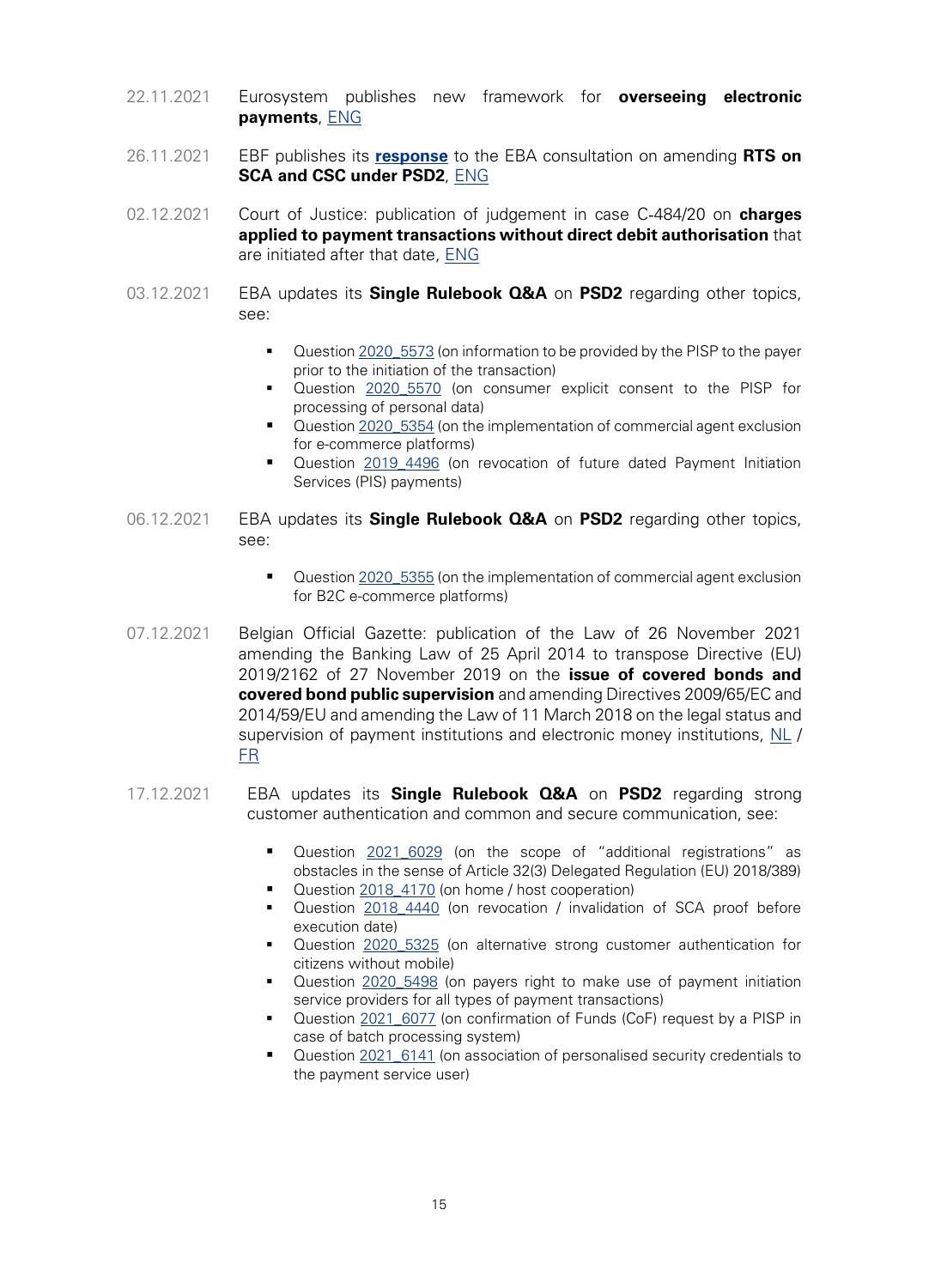# <span id="page-16-0"></span>**Compliance/AML**

Belgium

- 10.12.2021 Council of Ministers: approval of a draft Royal Decree on the composition, organisation, operation, control and independence of the **financial intelligence processing unit**, [NL](https://news.belgium.be/nl/organisatie-en-werking-van-de-cel-voor-financiele-informatieverwerking) / [FR](https://news.belgium.be/fr/organisation-et-fonctionnement-de-la-cellule-de-traitement-des-informations-financieres)
- 20.12.2021 Chamber of Representatives: publication of draft law amending the AML Law of 18 September 2017 to insert provisions on the statute of and the supervision of provision of **exchange services between virtual currency and fiduciary currency** and the **providers of custodial wallets**, [NL](https://www.dekamer.be/kvvcr/showpage.cfm?section=/none&leftmenu=no&language=nl&cfm=/site/wwwcfm/flwb/flwbn.cfm?lang=N&legislat=55&dossierID=2383) / [FR](https://www.dekamer.be/kvvcr/showpage.cfm?section=/none&leftmenu=no&language=fr&cfm=/site/wwwcfm/flwb/flwbn.cfm?lang=N&legislat=55&dossierID=2383)

# EU

- 18.11.2021 Constitutional court **annuls article 32, first paragraph, 1°, n) and articles 153 to 170 of the Law of 20 July 2020** containing various provisions for the prevention of money laundering and terrorism financing and for limiting the use of cash, [NL](https://www.const-court.be/public/n/2021/2021-166n.pdf) / [FR](https://www.const-court.be/public/f/2021/2021-166f.pdf)
- 19.11.2021 EU Official Journal: publication of the Commission Implementing Regulation (EU) 2021/1971 of 13 September 2021 amending Implementing Regulation (EU) 2016/2070 laying down implementing technical standards for templates, definitions and IT-solutions to be used by institutions when **reporting to the European Banking Authority** and to competent authorities in accordance with Article 78(2) of Directive 2013/36/EU of the European Parliament and of the Council, [ENG](https://eur-lex.europa.eu/legal-content/EN/TXT/?uri=uriserv%3AOJ.L_.2021.412.01.0001.01.ENG&toc=OJ%3AL%3A2021%3A412%3ATOC)
- 16.12.2021 EBA publishes revised [guidelines](https://www.eba.europa.eu/sites/default/documents/files/document_library/Publications/Guidelines/2021/EBA-GL-2021-16%20GL%20on%20RBA%20to%20AML%20CFT/1025507/EBA%20Final%20Report%20on%20GL%20on%20RBA%20AML%20CFT.pdf) on risk-based supervision of **credit and financial institutions' compliance with AML/CFT obligations**, [ENG](https://www.eba.europa.eu/eba-strengthens-amlcft-supervision-eu-through-revised-guidelines-and-enhanced-cooperation)
- 16.12.2021 EBA publishes final [guidelines](https://www.eba.europa.eu/sites/default/documents/files/document_library/Publications/Guidelines/2021/EBA-GL-2021-15%20GL%20on%20CFT%20cooperation/1025384/Final%20AML-CFT%20Cooperation%20Guidelines.pdf) on **cooperation and information exchange** between prudential supervisors, AML/CFT supervisors and financial intelligence units, [ENG](https://www.eba.europa.eu/eba-issues-final-guidelines-cooperation-and-information-exchange-between-prudential-supervisors)
- 20.12.2021 EBA publishes [draft RTS](https://www.eba.europa.eu/sites/default/documents/files/document_library/Publications/Draft%20Technical%20Standards/2021/1025576/RTS%20on%20AML%20CFT%20central%20data%20base.pdf) on a **central database on AML/CFT** in the EU, [ENG](https://www.eba.europa.eu/eba-paves-way-setting-central-database-anti-money-laundering-and-countering-financing-terrorism)

# **Market Infrastructures**

- 17.11.2021 EU Official Journal: publication of the European Parliament decision to raise no objections to the Commission delegated regulation of 21 December 2020 amending technical standards laid down in Delegated Regulation (EU) 2016/2251 as regards to the **timing of when certain risk management procedures will start to apply** for the purpose of the **exchange of collateral,** [ENG](https://eur-lex.europa.eu/legal-content/EN/TXT/?uri=uriserv%3AOJ.C_.2021.465.01.0178.01.ENG&toc=OJ%3AC%3A2021%3A465%3ATOC)
- 17.11.2021 EU Official Journal: publication of the European Parliament decision to raise no objections to the Commission delegated regulation of 21 December 2020 amending regulatory technical standards laid down in Delegated Regulations (EU) 2015/2205, (EU) 2016/592 and (EU) 2016/1178 as regards the date at which the **clearing obligation takes effect** for certain types of contracts, [ENG](https://eur-lex.europa.eu/legal-content/EN/TXT/?uri=uriserv%3AOJ.C_.2021.465.01.0180.01.ENG&toc=OJ%3AC%3A2021%3A465%3ATOC)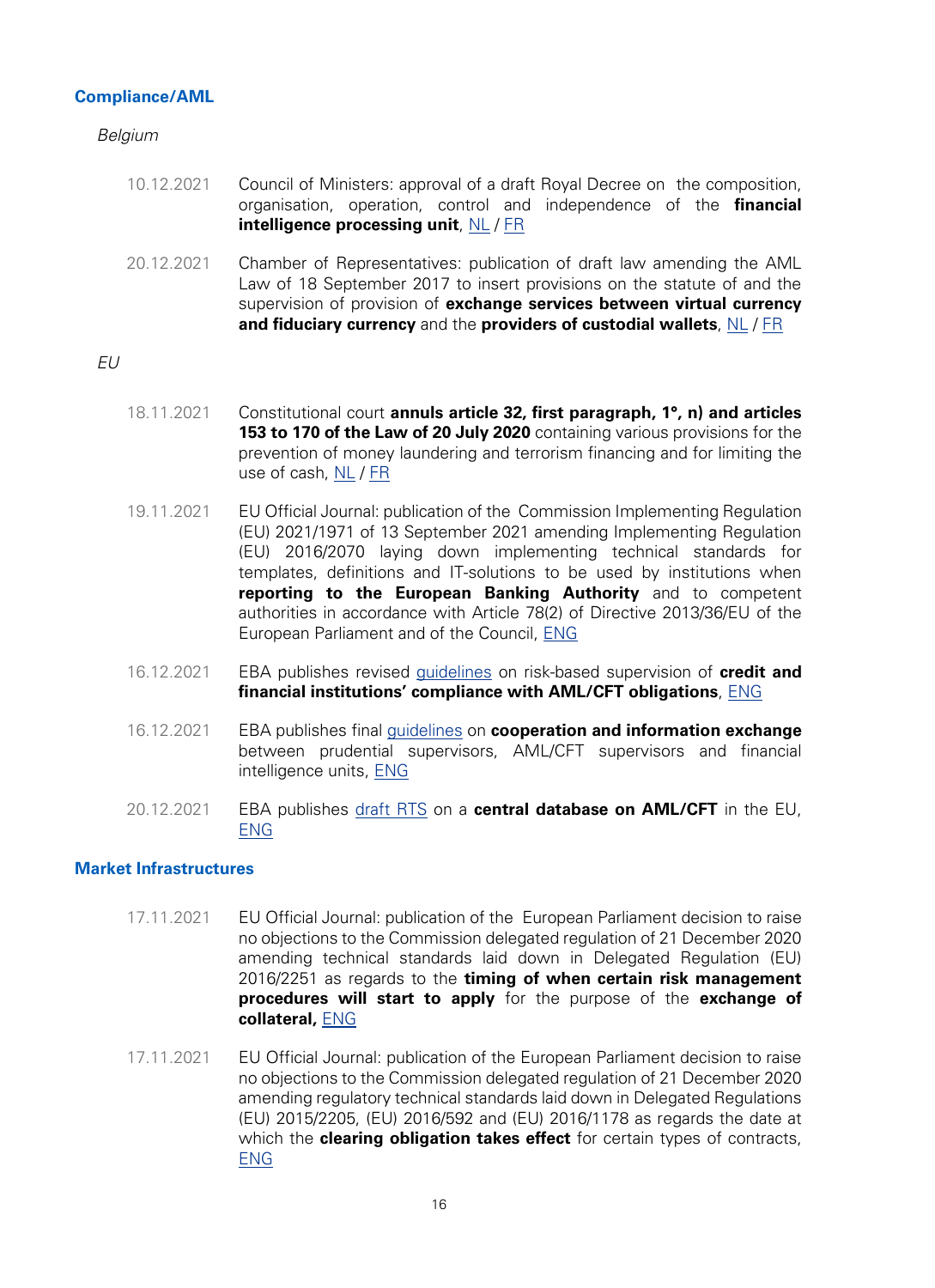- <span id="page-17-0"></span>19.11.2021 ESMA publishes new **[Q&As](https://www.esma.europa.eu/sites/default/files/library/esma70-708036281-2_csdr_qas_0.pdf)** on **CSDR** regarding partial settlement functionality, [ENG](https://www.esma.europa.eu/press-news/esma-news/new-qas-available-1)
- 19.11.2021 ESMA publishes new **[Q&As](https://www.esma.europa.eu/sites/default/files/library/esma70-1861941480-52_qa_on_emir_implementation.pdf)** on **EMIR implementation** regarding calculation of the clearing threshold and hedging definition, [ENG](https://www.esma.europa.eu/press-news/esma-news/new-qas-available-1)
- 23.11.2021 ESMA publishes its 2020 annual report on the EU **market abuse sanctions**, [ENG](https://www.esma.europa.eu/press-news/esma-news/esma-publishes-its-2020-annual-report-eu-market-abuse-sanctions)
- 01.01.2021 ESMA publishes updated Q&A on **EMIR implementation**, [ENG](https://www.esma.europa.eu/sites/default/files/library/esma70-1861941480-52_qa_on_emir_implementation.pdf)
- 08.12.2021 ESMA publishes guidelines on **Settlement Fails Reporting** under Article 7 of CSDR, [ENG](https://www.esma.europa.eu/sites/default/files/library/esma70-156-4717_guidelines_on_settlement_fails_reporting.pdf)
- 14.12.2021 ESMA publishes guidelines on **calculation of positions in SFTs** by Trade Repositories, [ENG](https://www.esma.europa.eu/sites/default/files/library/esma74-362-2176_guidelines_on_calculation_of_positions_in_sfts_by_trade_repositories_amended_17.11.2021.pdf)
- 17.12.2021 ESMA publishes [statement](https://www.esma.europa.eu/sites/default/files/library/esma91-372-1913_statement_uk_ccp_article25_2c_assessment_2021.pdf) and report [\(part 1](https://www.esma.europa.eu/sites/default/files/library/esma91-372-1945_redacted_assessment_report_under_article_252c_of_emir_ukccps_final_1of2.pdf) and [part 2\)](https://www.esma.europa.eu/sites/default/files/library/esma91-372-1945_redacted_assessment_report_under_article_252c_of_emir_ukccps_final_2of2.pdf) on the conclusions from its assessment of **Tier 2 Central Counterparties established in the UK**, [ENG](https://www.esma.europa.eu/press-news/esma-news/esma-publishes-results-its-assessment-systemically-important-uk-central)
- 17.12.2021 ESMA publishes updated [Q&A](https://www.esma.europa.eu/sites/default/files/library/esma70-708036281-2_csdr_qas_1.pdf) on **improving securities settlement in the EU and on central securities depositories** regarding settlement instructions sent by CCPs and participants' settlement efficiency, [ENG](https://www.esma.europa.eu/press-news/esma-news/new-qas-available-2)
- 17.12.2021 ESMA publishes updated [Q&A](https://www.esma.europa.eu/sites/default/files/library/esma74-362-893_qas_on_sftr_data_reporting.pdf) on **SFTR data reporting** regarding currency for the overview report, [ENG](https://www.esma.europa.eu/press-news/esma-news/new-qas-available-2)
- 17.12.2021 ECB publishes **action plan** to address recommendations after **TARGET incidents** in 2020, [ENG](https://www.ecb.europa.eu/press/pr/date/2021/html/ecb.pr211217_1~512f6a4e74.en.html)

# **Agenda**

- 04.02.2022 Deadline for responding to EBA's [consultation](https://www.eba.europa.eu/sites/default/documents/files/document_library/Publications/Consultations/2022/Consultation%20on%20draft%20RTS%20on%20IMMV%20under%20EMIR/1023511/CP%20RTS%20on%20Initial%20Margin%20Model%20Validation.pdf) on draft technical standards on **Initial Margin Model Validation under EMIR**, [ENG](https://www.eba.europa.eu/eba-consults-draft-technical-standards-initial-margin-model-validation-under-emir)
- 04.02.2022 Deadline for responding to European Commission's consultation on **corporate reporting**, [ENG](https://ec.europa.eu/info/law/better-regulation/have-your-say/initiatives/13128-Corporate-reporting-improving-its-quality-and-enforcement/public-consultation_en)
- 11.02.2022 Deadline for responding to EBA's [consultation](https://www.eba.europa.eu/sites/default/documents/files/document_library/Publications/Discussions/2022/Discussion%20on%20machine%20learning%20for%20IRB%20models/1023883/Discussion%20paper%20on%20machine%20learning%20for%20IRB%20models.pdf) on **machine learning for internal ratings-based models**, [ENG](https://www.eba.europa.eu/eba-consults-machine-learning-internal-ratings-based-models)
- 16.02.2022 Deadline for responding to the Basel Committee on Banking Supervision's [consultation](https://www.bis.org/bcbs/commentupload.htm?cdpath=/bcbs/publ/d530.htm) on principles for the effective **management and supervision** of **climate-related financial risk**, [ENG](https://www.bis.org/bcbs/publ/d530.htm)
- 18.02.2022 Deadline for responding to EBA's and ESMA's consultation on their guidelines on common **procedures and methodologies** for the **supervisory review and evaluation process** (SREP) under the Investment Firms Directive, [ENG](https://www.esma.europa.eu/press-news/esma-news/esma-and-eba-consult-framework-supervisory-review-and-evaluation-process)
- 08.03.2022 Deadline for responding to EBA's [consultation](https://www.eba.europa.eu/sites/default/documents/files/document_library/Publications/Consultations/2022/Consultation%20on%20draft%20RTS%20on%20credit%20scoring%20and%20loan%20pricing%20disclosure%2C%20credit%20risk%20assessment%20and%20risk%20management%20requirements%20for%20Crowdfunding%20Service%20Providers/1025175/CP%20on%20RTS2%20Art%2019%287%29%20ECSPR.pdf) on draft RTS setting **requirements for crowdfunding service providers**, [ENG](https://www.eba.europa.eu/eba-consults-draft-technical-standards-setting-requirements-crowdfunding-service-providers)